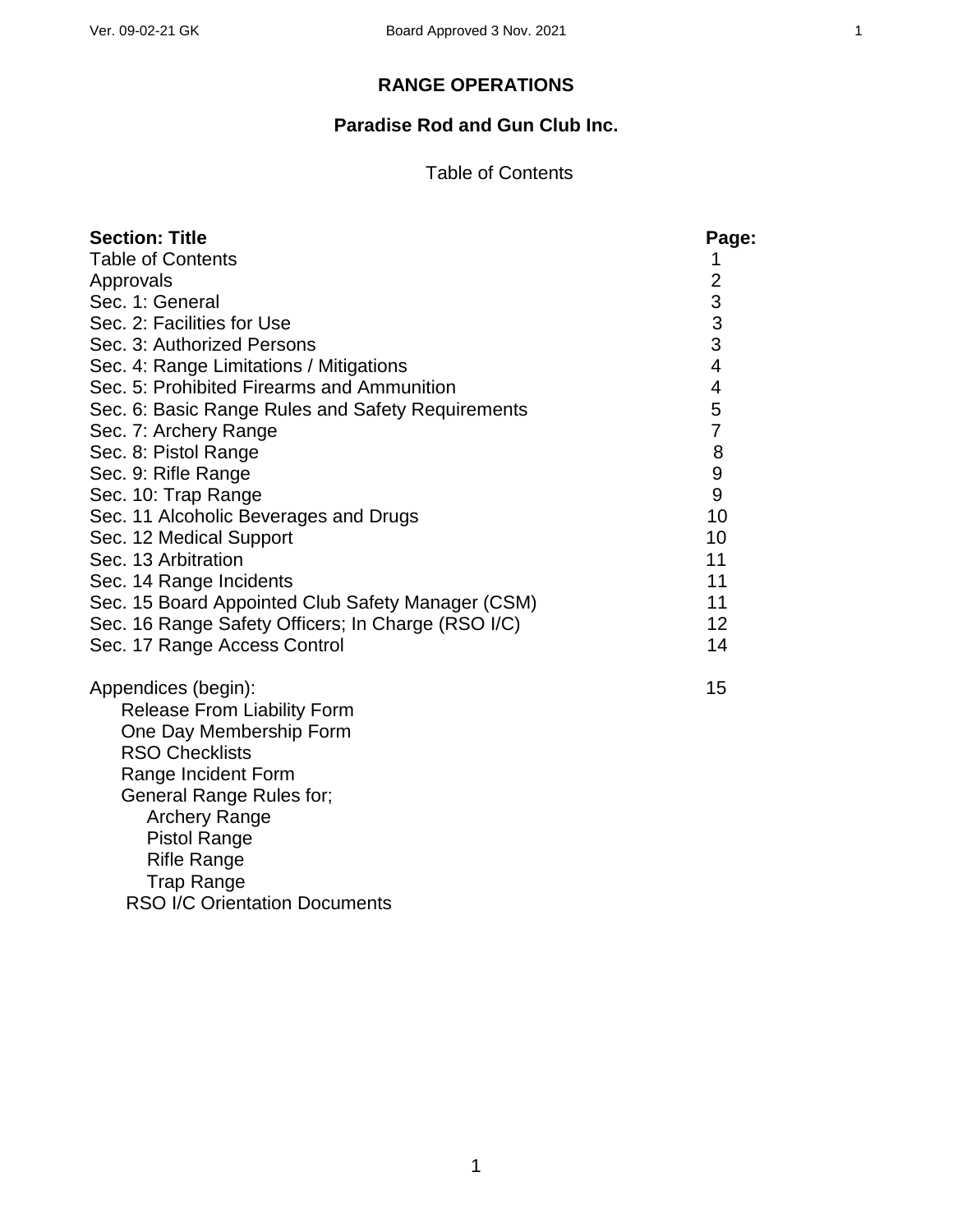### **Paradise Rod and Gun Club Inc.**

# **Executive Board Approvals**

| President       | Vice-President  |
|-----------------|-----------------|
| Treasurer       | Secretary       |
| <b>Director</b> | <b>Director</b> |
| <b>Director</b> | <b>Director</b> |
| <b>Director</b> | <b>Director</b> |
| <b>Director</b> | <b>Director</b> |
|                 |                 |

Approved and effective this date. \_\_\_\_\_\_\_\_\_\_\_\_\_\_\_\_\_\_\_\_\_\_\_\_\_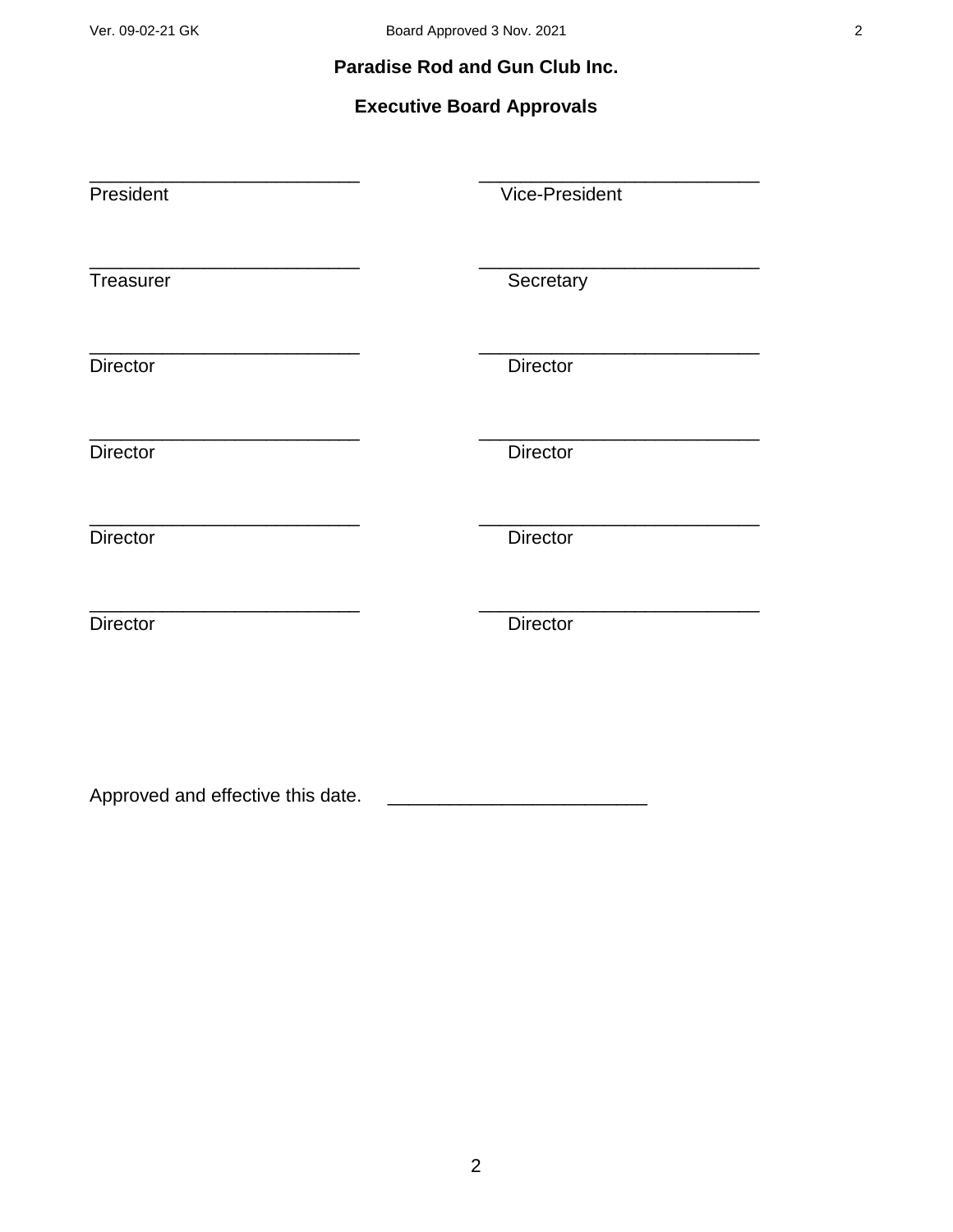#### **1.0 General**

The Paradise Rod & Gun Club (PR&GC) range facility is designed to provide authorized member's access to a safe, controlled environment where they can become proficient with privately owned firearms and archery equipment or those issued to them by law enforcement agencies.

#### **2.0 Facilities for Use**

2.1 Range availability is at the discretion of the Club Safety Manager (CSM). No live firing will take place on any PR&GC range without an authorized PR&GC RSO (hereinafter referred to as an "RSO / In Charge", i.e., "RSO I/C") present and on duty.

2.2 Fees for the use of PR&GC ranges shall be as follows:

2.2.1 General members: \$5.00 per day of use rifle and / or pistol range (s), \$2.00 for archery if using Club targets.

Note: In addition to the normal range fee, a \$10 fee will be required for any General Member that fails to bring and wear their current membership ID badge. Curren membership status will be confirmed by the RSOIC using the Membership Log Book in the 40 foot container.

2.2.2 Member and family: \$10.00 per day of use, as above. A minor is defined as a person under 18 years old.

2.2.3 One Day (Promotional) Member: \$5.00 per day of use.(See 3.1.2)

2.2.4 Trap ranges fees are \$5.00 per round-per person.

2.2.5 Rifle, Pistol and Archery range fees for One Day members shall be the same as General Members.

2.2.6 One Day Membership activity will be enforced by the RSO I/C and with discretion regarding frequency of use by persons involved.

2.4.7 Law Enforcement personnel may use the facilities without fee, one day per month, as per Sec. 3.1.4

2.3 Live fire shooting is limited to the following firing ranges and guns:

2.3.1 Rifle range: Center fire, rim fire, air (pump, spring and compressed air or  $CO<sub>2</sub>$ ), or black powder rifles. Center fire, rim fire, black powder handguns at the discretion of the RSO I/C on duty.

2.3.2 Shotgun patterning may only take place during regular trap shooting days and hours under the supervision of an RSO I/C per mitigations.

#### 2.3.3 **Rifled Slugs or shot larger than 7 ½ are not allowed.**

2.3.4 Pistol range: Center fire, rim fire, black powder hand guns. Air guns (pump, spring and compressed air or  $CO<sub>2</sub>$ ) are permitted.

2.3.5 Trap range: Shotguns only per mitigations. See 4.2.2 below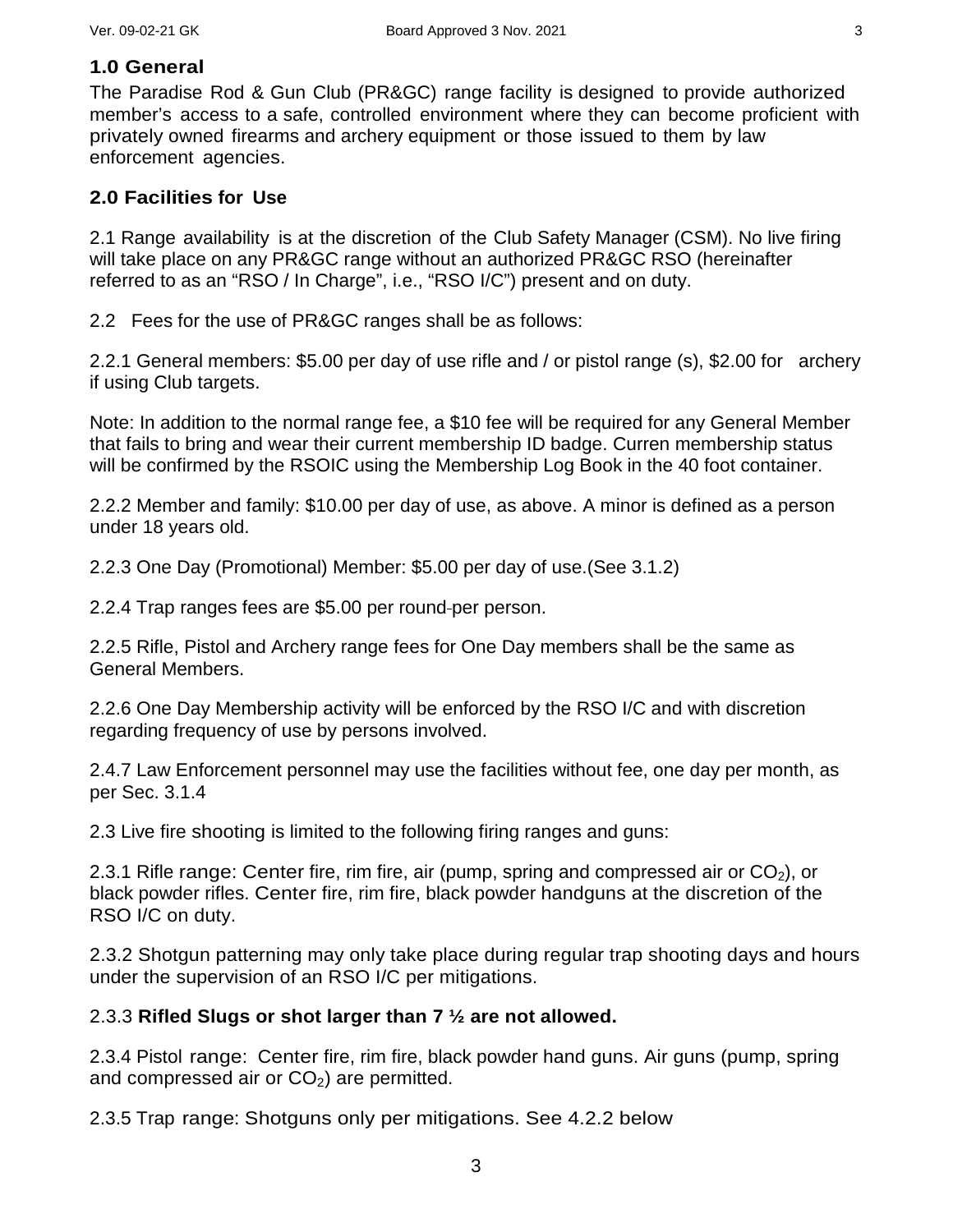2.3.6 Archery Range: Only California legal archery equipment and arrows may be used.

#### **3.0 Authorized Persons**

3.1 Only the following persons are allowed to discharge guns or archery devices on the PR&GC Ranges:

3.1.1 Club members and families (defined as spouses or domestic partners and/ or minor children of the Club member's family) as permitted by membership and Range Limitations listed in Section 4. In the interest of promoting firearm safety education and youth participation in shooting sports, a General member may bring a minor to use the range facilities, with parent/guardian approval, and payment of all required range fees.

3.1.2 One-Day Memberships are for individual adults, not for families. However In the interest of providing training and safety instruction opportunity, any minor under 18 years old that is brought to the range facility by a One-Day Member shall be allowed to use all range facilities without charge, subject to all appropriate sign-in procedures.

3.1.3 Guests without One-Day Memberships are permitted to observe but may not fire at any time. Participants in authorized Youth Programs are exempt per Sec. 3.1.1

3.1.4 Law enforcement personnel during practice, training, and certification not to exceed one day per month. [Per Mitigation 15c] A Paradise Rod and Gun Club approved Range Safety Officer must be in control of the range.

3.1.5 Persons under 18 years of age must be under the supervision of an adult General member. Children under 10 years of age must be under the constant and direct supervision of a responsible adult.

#### **4.0 Range Limitations / Mitigations**

4.1 Live fire may only take place under the supervision of a currently certified NRA Range Safety Officer (RSO), holding a PR&GC authorization, i.e., an "RSO I/C".

#### **4.2 Hours of Operation and Scheduling**

4. 2.1 Pistol, rifle and archery ranges are available daily from 9:00AM until 8:00PM or 1 hour before sunset, whichever is sooner; a RSO I/C must be present for firing to take place as per our use permit.

4.2.2 The trap range is available Tuesdays and Saturdays from 9:00 AM until 1:00 PM. A qualified RSO I/C and an authorized trap machine operator must be present for firing to take place.

4.2.3 Non-shooting activities may be scheduled with the approval of the Board. An RSO I/C or other Board approved Member must be present for the activity to proceed.

4.2.4 Occupancy of the range facility is limited to 60 persons.

4.2.5 The maximum speed limit is 5 miles per hour.

4.2.6 Vehicles are restricted to the access road and parking lot whenever the red range flag is flying on the flagpole by the main gate. Exceptions may be granted.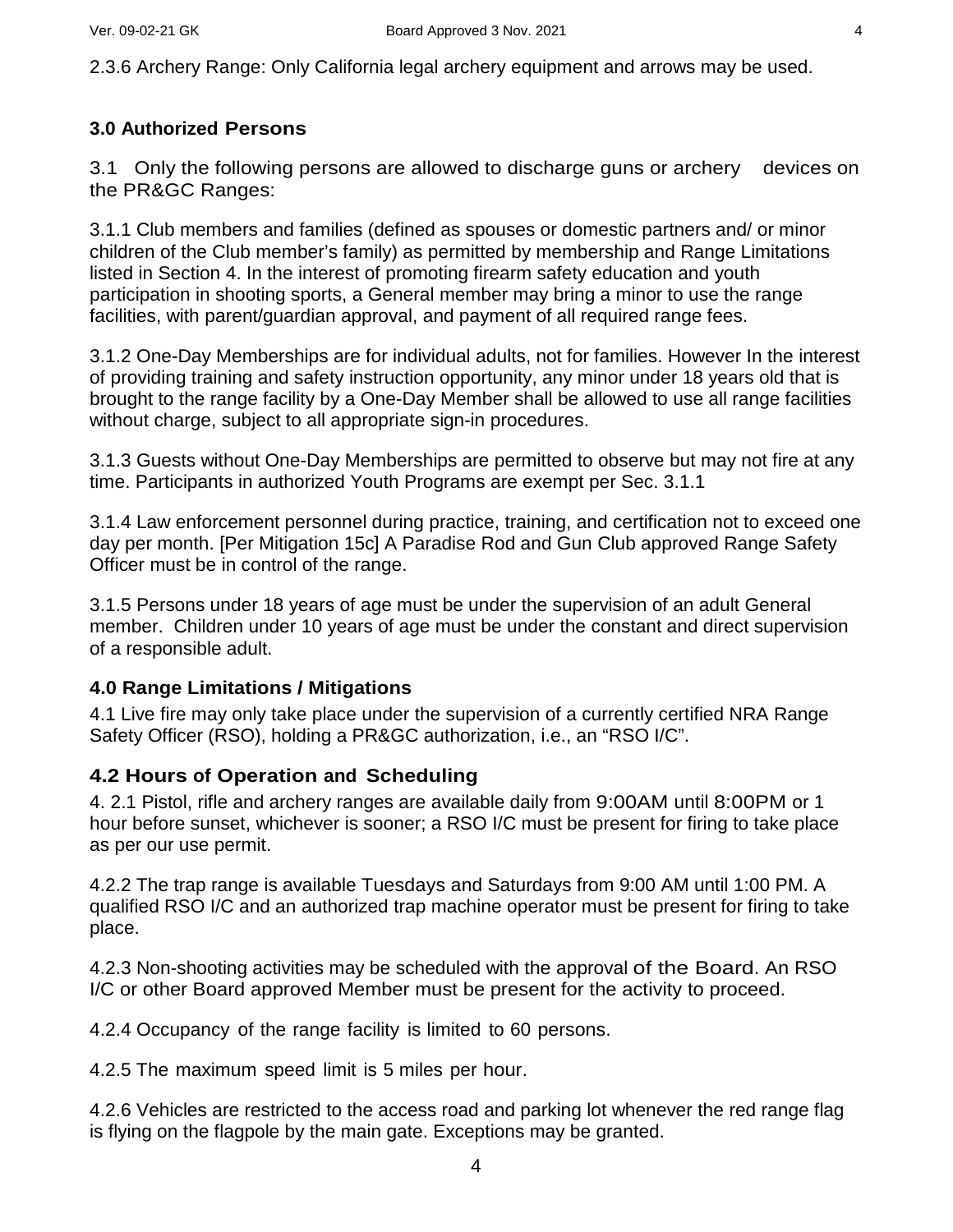4.2.7 The parking lot is limited to 15 parking spaces.

4.2.8 Members shall conduct themselves in a safe and orderly manner at all times and shall be responsible for the conduct of their guests. The RSO I/C on duty has the final decision on all activities.

4.2.9 Pets must be on a 6-foot leash, confined in a vehicle and / or away from the range area and attended.

#### **Smoking is allowed in designated smoking areas only (per mitigations). Smoking is not allowed within 25 feet of any of the covered shooting areas or down range.**

### **5.0 Prohibited Firearms and Ammunition**

Only firearms, ammunition and ammunition feeding devices permitted under current California state law are authorized for use on the firing ranges.

5.2 Fully automatic firearms are prohibited.

5.3 Tracer, incendiary, and armor-piercing ammunition is prohibited.

5.4 "Concealed carry" is permitted on the PR&GC ranges, provided the member has a valid California CCW permit.

5.4.1 The firearm must remain in a concealed status during the member's presence on the range unless the gun is to be fired for training.

5.4.2 If the member wishes to use their "carry gun" on the range they must notify the RSO I/C and under the supervision of the RSO I/C will safely unload and bench the gun in a shooting station, it will then be treated as any other firearm; all Range Rules apply, and will be observed. Upon completion of shooting the RSO I/C will supervise the safe reloading and holstering of said gun.

5.4.3 \*\*\*\*Exception\*\*\*\*\*Students under the direct supervision and guidance of a certified third party instructor(s) are allowed to draw from a holster and shoot below eye level while participating in a training program that has been submitted to and approved by the PR&GC Board. The third party instructors may draw and shoot below eye level per the approved program for demonstration purposes during a class.

5.5 The Board appointed Club Safety Manager (CSM) or the RSO I/C on duty has the discretion to restrict the use of certain guns, ammunition, and / or loading devices as deemed necessary in the interest of safety or legality.

### **6.0 Basic Range Rules and Safety Requirements**

6.1 Members of any type and all guests shall read and sign the Release from Liability, once each calendar year, prior to any live fire or any other use of the range (See Appendix 1)

6.2 Firing is only permitted on scheduled ranges under the supervision of an authorized PR&GC RSO, i.e., an RSO I/C.

6.3 All persons must: follow all instructions from the RSO I/C, as prescribed by the established Range Rules.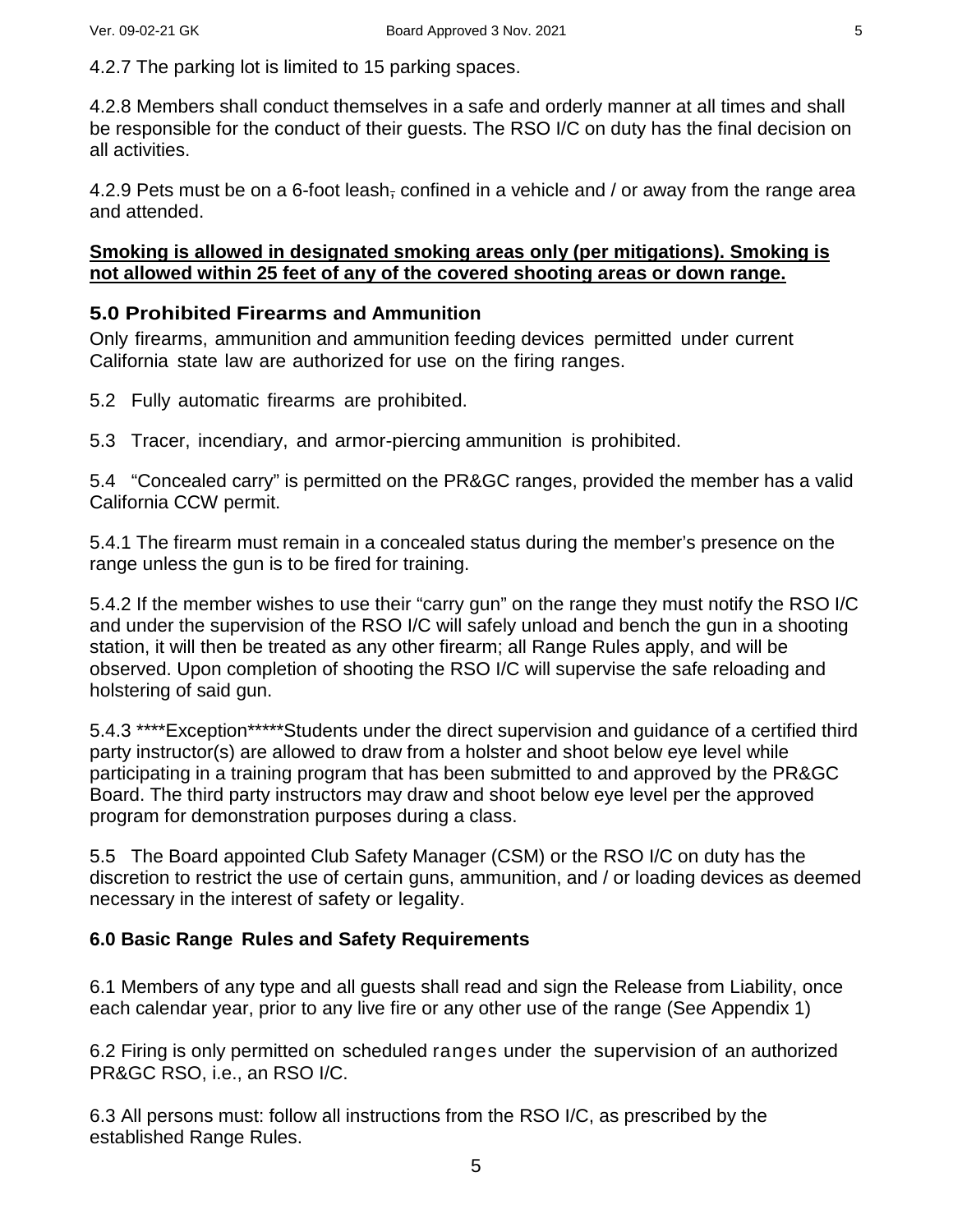6.4 Immediately notify the RSO I/C of any safety concerns.

6.5 Benched guns will be cleared, actions open, detachable magazines removed, and flagged with an ECI while people are down range. Participants and observers must remain behind the yellow line during this period. At no time will guns or benched equipment be handled until the cease fire period is over.

6.6 All persons must wear eye and ear protection while on or near the firing line. The archery range is exempted from the ear protection requirement unless the trap range is active.

6.7 Closed toe shoes and socks are recommended to protect from hot brass.

6.8 Only shooters, coaches, instructors, and other range operations personnel, as authorized by the RSO I/C on duty are allowed on the firing line.

6.9 Cased guns shall be unloaded. They shall be pointed up or safely downrange while cases are being opened, actions shall be opened immediately and magazines removed (if applicable) and empty chamber indicators installed as firearms are removed from cases.

6.10 While being carried, uncased, rifles and shotguns shall be unloaded with actions open (see above) and the muzzle pointed upward, with ECI installed.

6.11 No one shall go down range until the RSO I/C declares the line safe and has given the command that it is safe to do so. Shooters going to the 200 or 245 yard targets must notify the RSO I/C and take a radio with them. They shall post the flag at the 100yard berm (taking it down upon their return).

6.12 Unless an identifiable safety hazard is present the removal of guns from the benches between shooting relays is not required.

6.13 RSO I/C will verify the status of each shooting position before declaring the line clear.

6.14 Do not load guns on the firing line until the RSO I/C has given the command to load or to commence firing.

6.15 Black powder (and equivalent) containers must be placed within another closed container if they remain on the shooting bench. Do not load directly from a can, powder horn, or flask.

6.16 When "Cease firing!" is called, firing must cease immediately. Keep the muzzle pointed downrange and await further instructions from the RSO I/C.

6.17 Anyone may call "Cease firing!" in the event that any living thing may possibly be injured if firing continues.

6.18 Fire only authorized guns and ammunition.

6.19 Fire only at authorized targets: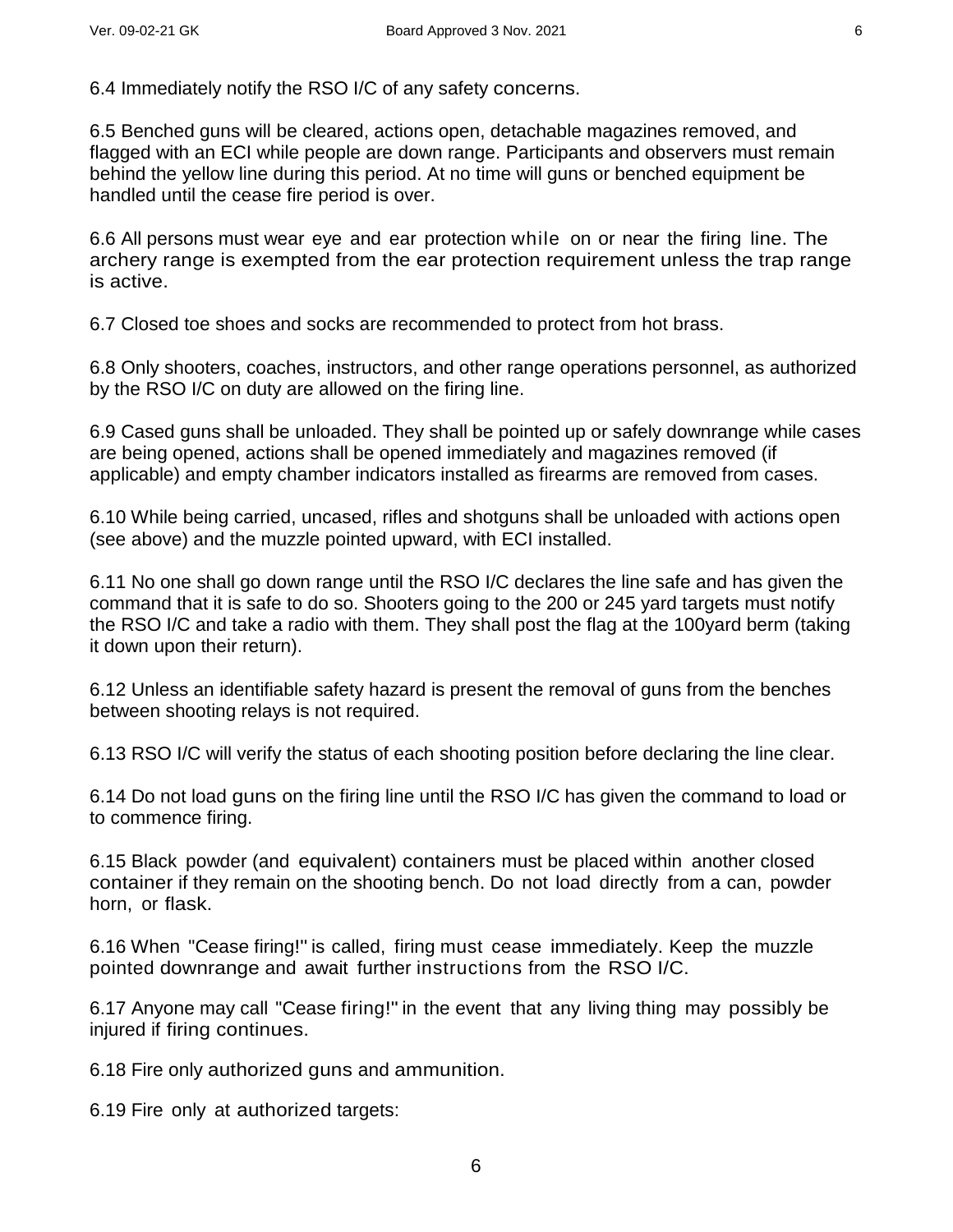6.19.1 Authorized targets are paper, cardboard, wood, soft plastic, edibles, and clay pigeons. All targets must be on target frames.

6.19.2 When using clay pigeons they must be attached to the central face of a regular target frame. Not on the ground!

6.19.3 Bowling pins may not be used as targets.

6.19.4 No target shall be used in any manner that could cause a ricochet.

6.19.5 All firing will be performed as aimed fire from near eye level to better control muzzle direction.

6.20 Target Frame Etiquette

6.20.1 Fire only at your own target

6.20.2 Direct your fire so that all projectiles impact within the downrange boundaries and on the center area of the back stops.

6.20.3 Hang all targets low enough that shots in the upper bullseyes will impact the central area of the backstop berm and will not cause excess erosion of the berm or a ricochet hazard.

6.21 Cease Fires:

6.21.1 The pistol range may have a cease fire and service targets out to the 25 yard line without calling for a cease fire on other ranges.

6.21.2 All other active ranges must cease firing, and acknowledge by radio communication that they are in a cold condition when a cease fire is called for by any other active range.

6.21.3 No persons shall be released to advance down range until their line is verified safe and released by their RSO I/C. The RSO I/C will confirm a "cold condition" on other active ranges before releasing anyone down range.

6.21.4 In the event of a malfunction that a shooter is unable to solve, the gun should be benched, pointing down range and the RSO I/C notified. The RSO I/C will check the situation and, if necessary, direct the other shooters to make their guns safe and move behind the yellow line while the RSO I/C deals with the problem; the range will remain hot until the situation is resolved.

6.21.5 Police your own brass and debris before leaving the range. Brass or empty shot shells will be placed in the appropriate receptacles and other trash in the cans provided around the facility.

#### **7.0 ARCHERY RANGE**

7.1 All BASIC RANGE RULES AND SAFETY REQUIREMENTS shall apply to the archery range. (Sec. 6 inclusive.)

7.2 An authorized RSO I/C must be present and control all archery activities.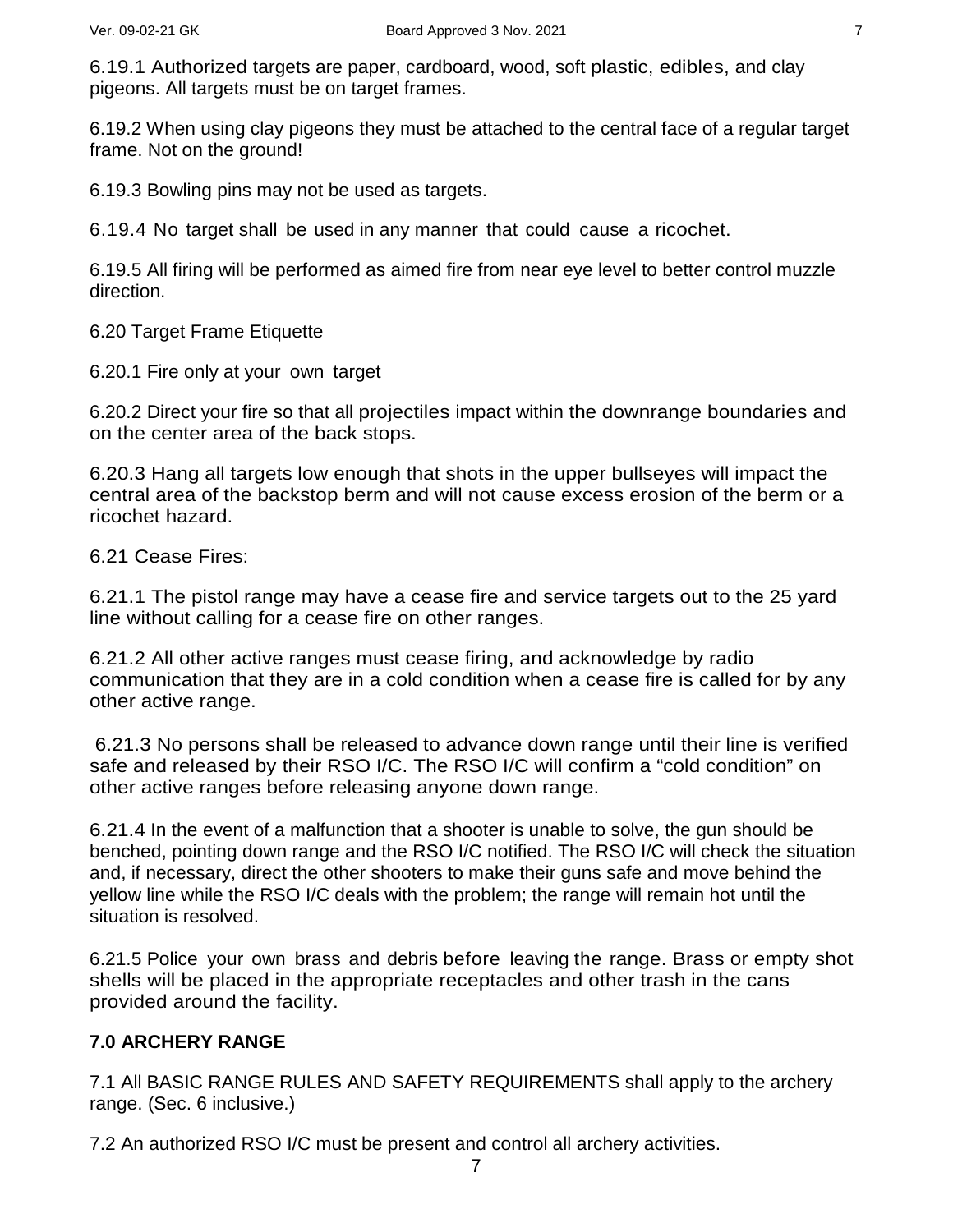7.3 The Red Range Flag must be up and displayed in a prominent location.

7.4 Radio contact is to be initiated and maintained with the trap, rifle and pistol ranges when they are in operation.

7.5 Safety glasses or protective eye wear is required. Hearing protection is required if the trap range is active.

7.6 Bows will be stored on the hangers or tables when not in use.

7.7 Arrows shall be in the cylinders provided or in quiver when shooting.

7.8 Broad head type points must be covered until being "nocked" to shoot at a target.

7.9 Archers must provide their own targets and back stops if broad head points are used.

7.10 Archers must remain in or behind the enclosure front line when the archery range is active.

7.11 Arrows must not be "nocked" unless the archer is at a station and in the process of shooting downrange at a target.

7.12 Archers must only shoot down range at the hay bales and or targets attached to the hay bales.

7.13 All bows will be stored on the hanger rack or table when archers are down range.

7.14 Retrieval of arrows will only take place only when the range is cold.

7.15 Retrieval of arrows is allowed only up to the 30 yard targets when trap range is active. There is no limit during a cease fire condition on the trap range.

7.16 Access to the archery range from the South side is restricted to direct entry into the open end or West (back side) of the covered area during archery shooting activities.

#### **8.0 Pistol Range**

8.1 All BASIC RANGE RULES AND SAFETY REQUIREMENTS shall apply to the pistol range. (Sec. 6 inclusive.)

8.2 All guns behind the ready line shall be unloaded. Unless handguns are holstered or cased, cylinders must be open or slides back and the magazine removed. Empty chamber indicator shall be in place and visible. *Sec. 5.4 (inclusive) shall apply with regard to CCW permitted "carry guns".* 

8.3 When handguns are holstered or cased, the hammer shall be down on an empty chamber or in a "de-cocked condition", as applicable, and the magazine removed.

8.4 Unless an identifiable safety hazard is present the removal of guns from the benches between shooting relays is not required.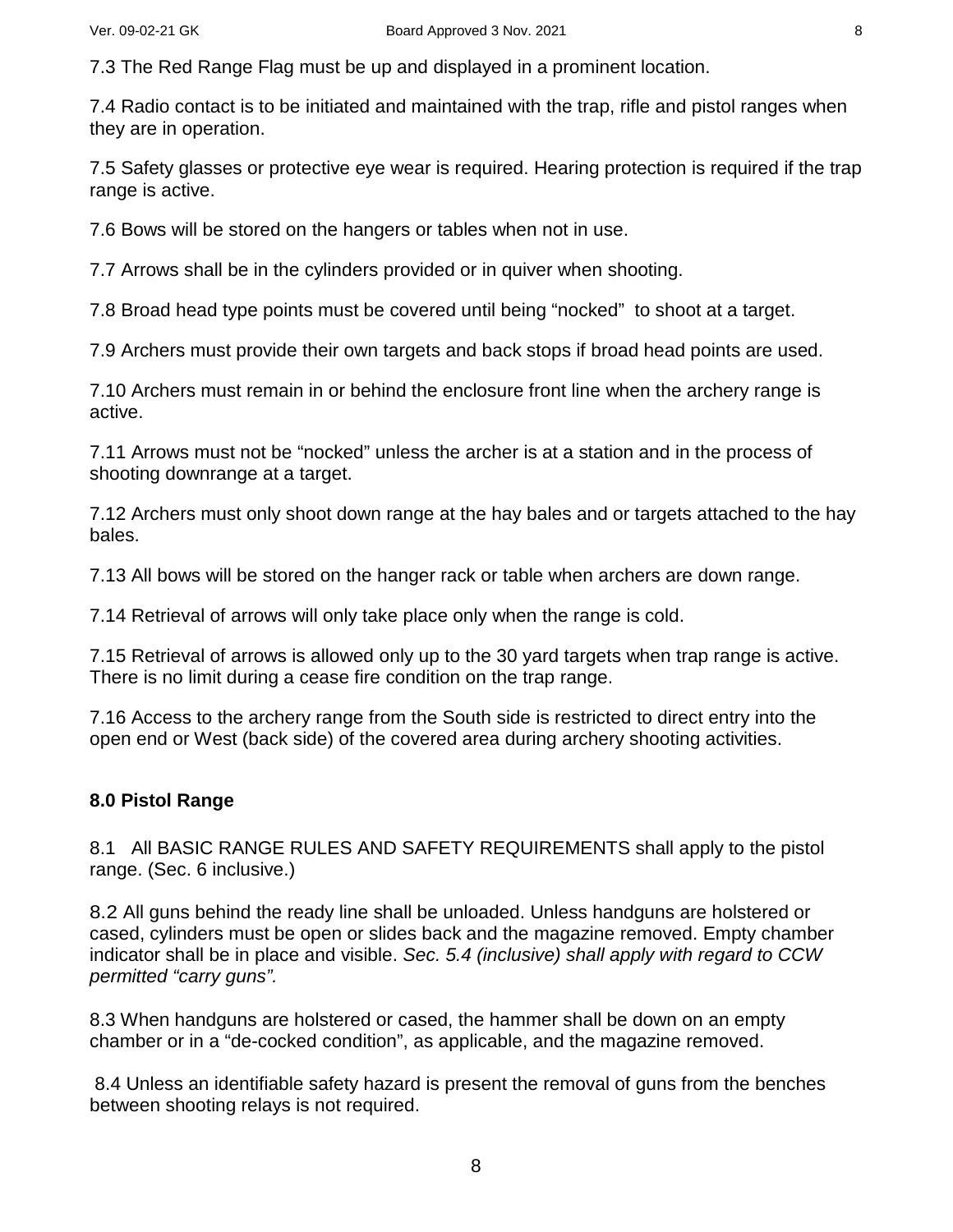8.5 RSO I/C will verify the status of each shooting position before declaring the line clear.

8.6 Black powder (and equivalent) containers must be placed within another closed container if they remain on the shooting bench. Do not load directly from a can, powder horn, or flask.

8.7 "Draw and fire" of hand guns from any holster or from concealment is prohibited.

8.7.1 \*\*\*\*Exception\*\*\*\*\* Students under the direct supervision and guidance of a certified third party instructor(s) are allowed to draw from a holster and shoot below eye level while participating in a training program that has been submitted to and approved by the PR&GC Board. The third party instructors may draw and shoot below eye level per the approved program for demonstration purposes during a class.

8.8 All firing will be performed as aimed fire from near eye level to better control muzzle direction.

8.8.1 \*\*\*\*Exception\*\*\*\*\* Students under the direct supervision and guidance of a certified third party instructor(s) are allowed to draw from a holster and shoot below eye level while participating in a training program that has been submitted to and approved by the PR&GC Board. The third party instructors may draw and shoot below eye level per the approved program for demonstration purposes during a class.

8.9 Bump Firing or any other simulation of fully automatic fire is prohibited at all locations on the range. Devices to accomplish any rate of fire in excess of one (1) round per second are prohibited.

8.10 The pistol range may have a cease fire and service targets out to the 25 yard line without calling for a cease fire on other ranges.

8.11 In the event of a malfunction that a shooter is unable to solve, the gun should be benched, pointing down range and the RSO I/C notified. The RSO I/C will check the situation and, if necessary, direct the other shooters to make their guns safe and move behind the yellow line while the RSO I/C deals with the problem; the range will remain hot until the situation is resolved

### **9.0 RIFLE RANGE**

9.1 All BASIC RANGE RULES AND SAFETY REQUIREMENTS shall apply to the rifle range. (Sec. 6 inclusive.)

9.2 Rifles on the firing line not being fired shall be benched with actions open chambers empty, magazines removed (as applicable), and muzzles pointing safely downrange with ECI in place and visible.

9.3 Rifles behind the ready line shall be unloaded with actions open, and ECI in place and visible, magazines removed, and either racked or cased.

9.4 During cease fire periods, firearms left on the firing line must have the actions open, chambers empty and detachable magazines removed. Empty chamber flag use is required.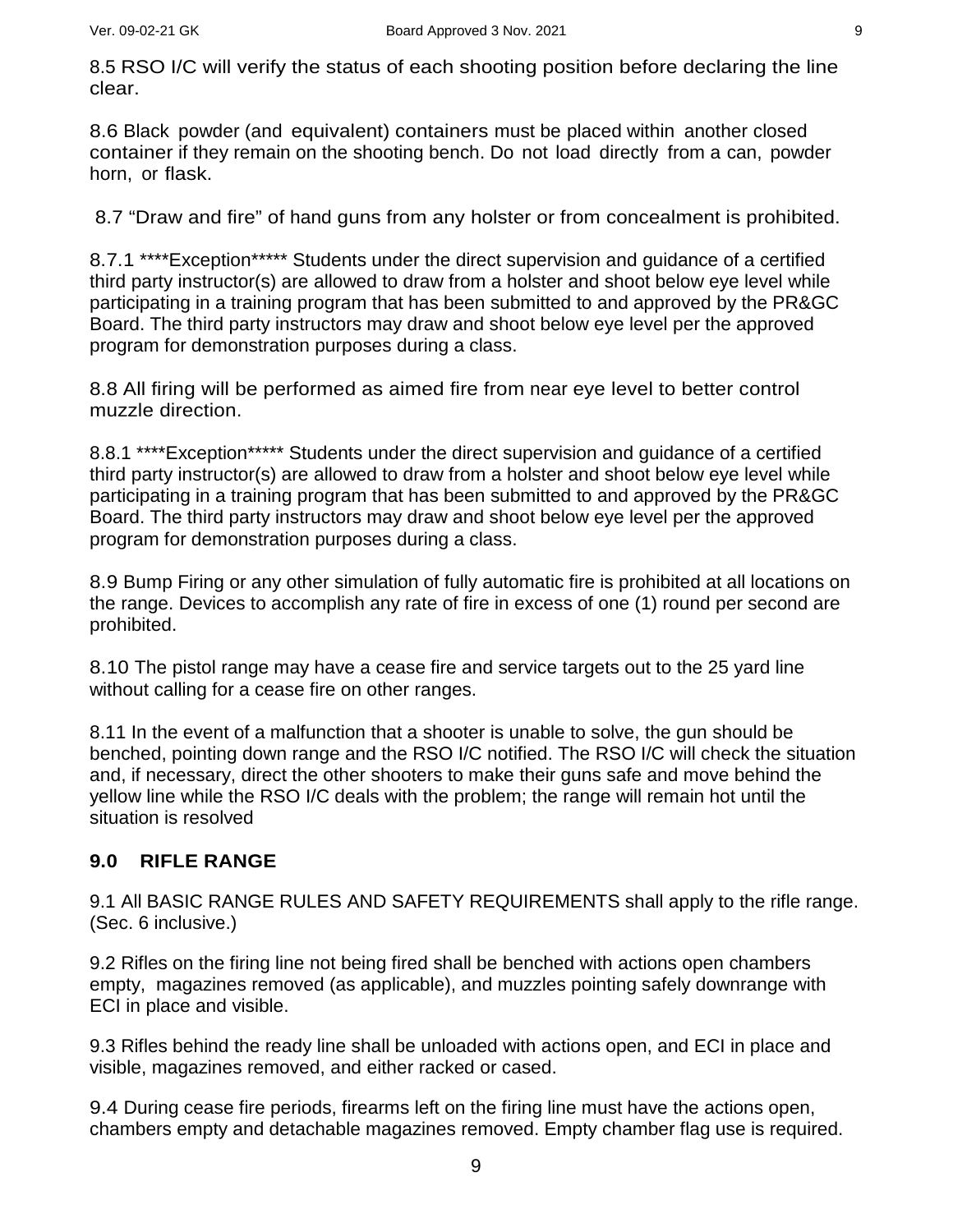9.5 Unless an identifiable safety hazard is present the removal of guns from the benches between shooting relays is not required.

9.6 RSO I/C will verify the status of each shooting position before declaring the line clear.

9.7 Black powder (and equivalent) containers must be placed within another closed container if they remain on the shooting bench. Do not load directly from a can, powder horn, or flask..

9.8 In the event of a malfunction that a shooter is unable to solve, the gun should be benched, pointing down range and the RSO I/C notified. The RSO I/C will check the situation and, if necessary, direct the other shooters to make their guns safe and move behind the yellow line while the RSO I/C deals with the problem; the range will remain hot until the situation is resolved**.**

9.9 A motor vehicle may be used to service targets beyond the 100 yard line as follows.

- a) The activity will not have an impact on the road surface during wet conditions.
- b) The RSO I/C is notified and the flag is displayed at the 100 yard post.
- c) A two-way radio is taken for communication purposes.
- d) Do not park on dry grass areas.

#### **10 TRAP RANGE**

10.1 All BASIC RANGE RULES AND SAFETY REQUIREMENTS shall apply to the trap range. (Sec. 6 inclusive.)

10.2 An authorized RSO I/C and control all trap activities. An authorized trap machine operator must also be present.

10.3 Shotguns larger than 12 gauge, shotgun loads exceeding 3 drams (or equivalent commercial target loads) and, shot larger than Number  $7\frac{1}{2}$ , or shotguns with release triggers are prohibited on the trap range.

10.4 Per county use permit, shotguns may only be discharged Tuesdays and Saturdays from 9:00 AM until 1:00 PM, patterning included during this time frame. **Rifled slugs are not permitted at any time.**

10.5 Shotguns behind the ready line shall be unloaded with actions open and either racked or cased.

10.6 Shooters shall only load the number of rounds as required by the course of fire on that relay, one for single, two for doubles and only when it is the shooters turn to shoot.

10.7 Use of personal (privately owned) trap throwing devices is not permitted.

10.8 In the event of a malfunction that a shooter is unable to solve, the gun should be pointing down range and the RSO I/C notified. The RSO I/C will check the situation and, if necessary, direct the other shooters to make their guns safe and move behind the yellow line while the RSO I/C deals with the problem; the range will remain hot until the situation is resolved. ECI's are recommended but not required in shotguns while on the shotgun rack.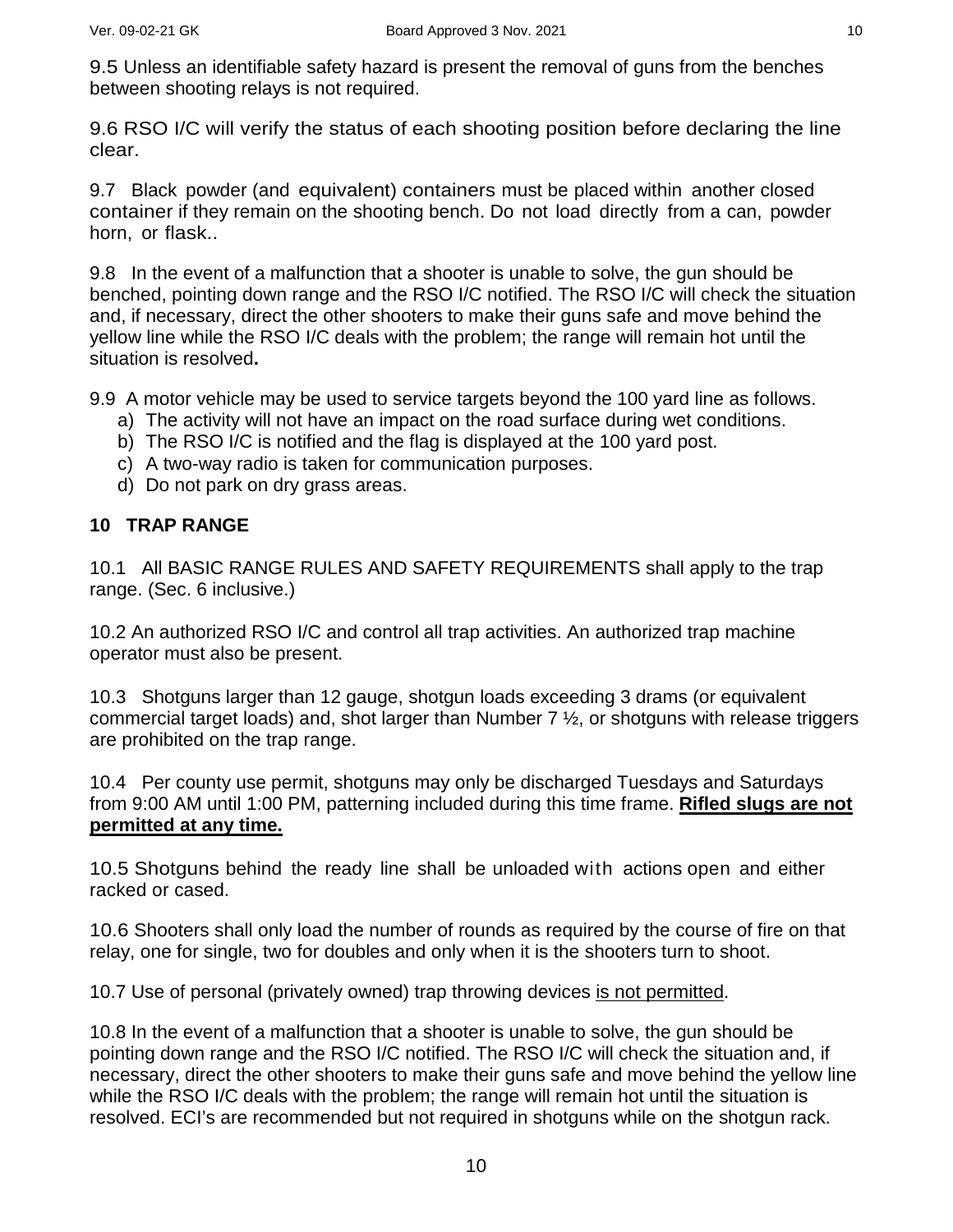10.9 Any shooting squad is limited to five (5) shooters on the shooting positions at one time.

1010 Handicap trap shooting will be allowed as per the following requirements.

- a) For safety reasons, there shall be no more than two (2) yards difference between adjacent shooters within a five (5) person squad shooting handicap events, and no more than a total distance of three (3) yards in the squad.
- b) Handicap Yardage Squads are defined as follows:

Short Yardage Handicap 19, 20, 21, Yards Mid -Yardage Handicap 22, 23, 24, Yards Long Yardage Handicap 25, 26, 27, Yards

#### **11 Alcoholic Beverages and Drugs**

11.1 Shooters may not consume alcoholic beverages or drugs before or during live fire. **Alcohol is prohibited on the range property** .

11.2 The RSO I/C will deny range access to anyone in violation.

11.3 As used in this document a drug shall be defined as any illegal or legal substance (including prescription medications) that the person in question has ingested or consumed that have a deleterious effect on that person's ability (physical or emotional) to safely use the range facility.

11.4 Any person that is, in the opinion of the RSO I/C, is a hazard to themselves or others by their actions, inactions, or possible drug or alcohol influence shall be denied immediate range access: i.e., asked to leave the range property. The member must work with the RSO I/C to make arrangements to leave the property if impaired driving is a concern.

#### **12 Medical Support**

12.1 In the event of a medical emergency, make range safe; notify the RSO I/C on duty immediately.

12.2 Follow RSO I/C's instructions fully.

### **13 Arbitration**

13.1 Any member disciplined by an RSO I/C shall have the right to appeal to the CSM.

13.2 Any member not satisfied with a decision of the CSM shall have the right to a personal appeal to the Executive Board.

#### **14 Range Incidents**

14.1 The Executive Board shall have final authority in range safety matters.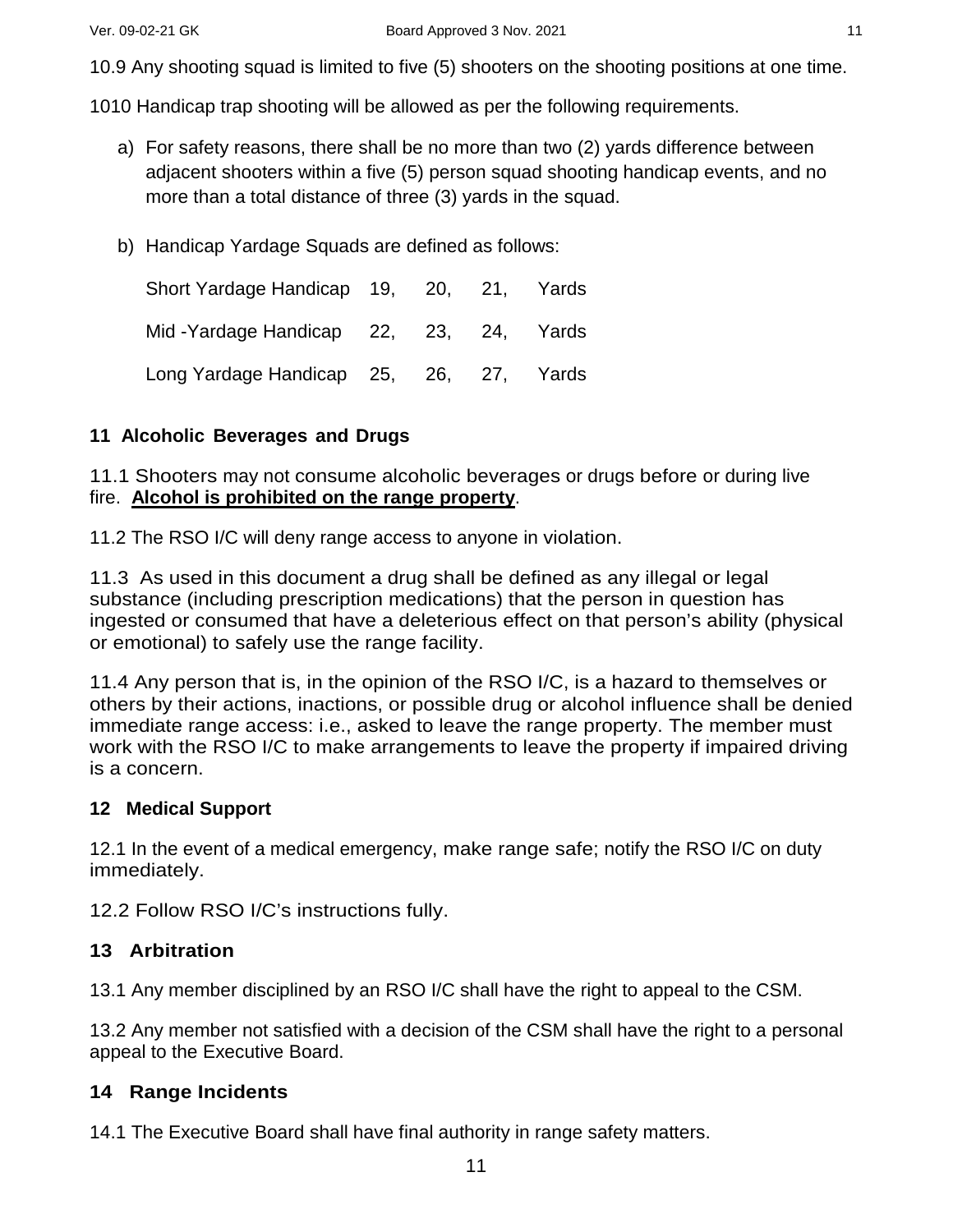14.2 Range incidents shall be documented with a "Range Incident Report" generated by any witnessing member(s) and delivered to the RSO I/C on duty.

14.3 The RSO I/C on duty will document the facts in a formal Range Incident Report and submit the report to the CSM for investigation.

14.4 The CSM shall present the Range Incident Investigation Report to the Executive Board for review, action and archive.

14.5 The details are covered in the Disciplinary Action Procedure.

#### **15 Board Appointed Club Safety Manager (CSM)**

15.1 Club Safety Manager Responsibilities:

15.1.1 Must maintain current NRA and PRGC RSO certification. An Instructor or CRSO certification is desirable but not required.

15.1.2 Shall be appointed by the Board, and report directly to, but not necessarily be a member of, the Board.

15.1.3 Coordinate general range operations to maintain a safe, controllable firing range.

15.1.4 Coordinate range activities to meet the needs of members and local law enforcement agencies.

15.1.5 Ensure that the range facilities are operated in compliance with applicable federal, state and local statutes, ordinances, mitigations, and regulations.

15.2 Help create a curriculum for and coordinate Range Procedure training for club members with current NRA Range Safety Officer certification that wish to become Club authorized RSOs I/C.

15.3 Forward, for authorization by the Board, the names of members qualified to serve as RSOs I/C based on current NRA RSO certification and completion of required additional PR&GC training*\**. A completed RSO I/C Orientation form will also be submitted to the Board for the Club files. Authorization may be denied or revoked by the CSM and approved by the Executive Board.

\*Training involves the passage of a Club exam covering the Range Operation document and successful completion of a guided walk-around of club facilities with a current RSO I/C which shall include actual range control practice.

15.4 Monitor NRA RSO certification expiration dates, post and maintain an updated list of all current RSOs I/C.

15.5 Coordinate RSO I/C duty assignments by set days of duty or use of the call list. This item may be delegated with Board approval.

15.6 Assist in the development and revision (as necessary) of range operating procedures, subject to Executive Board approval.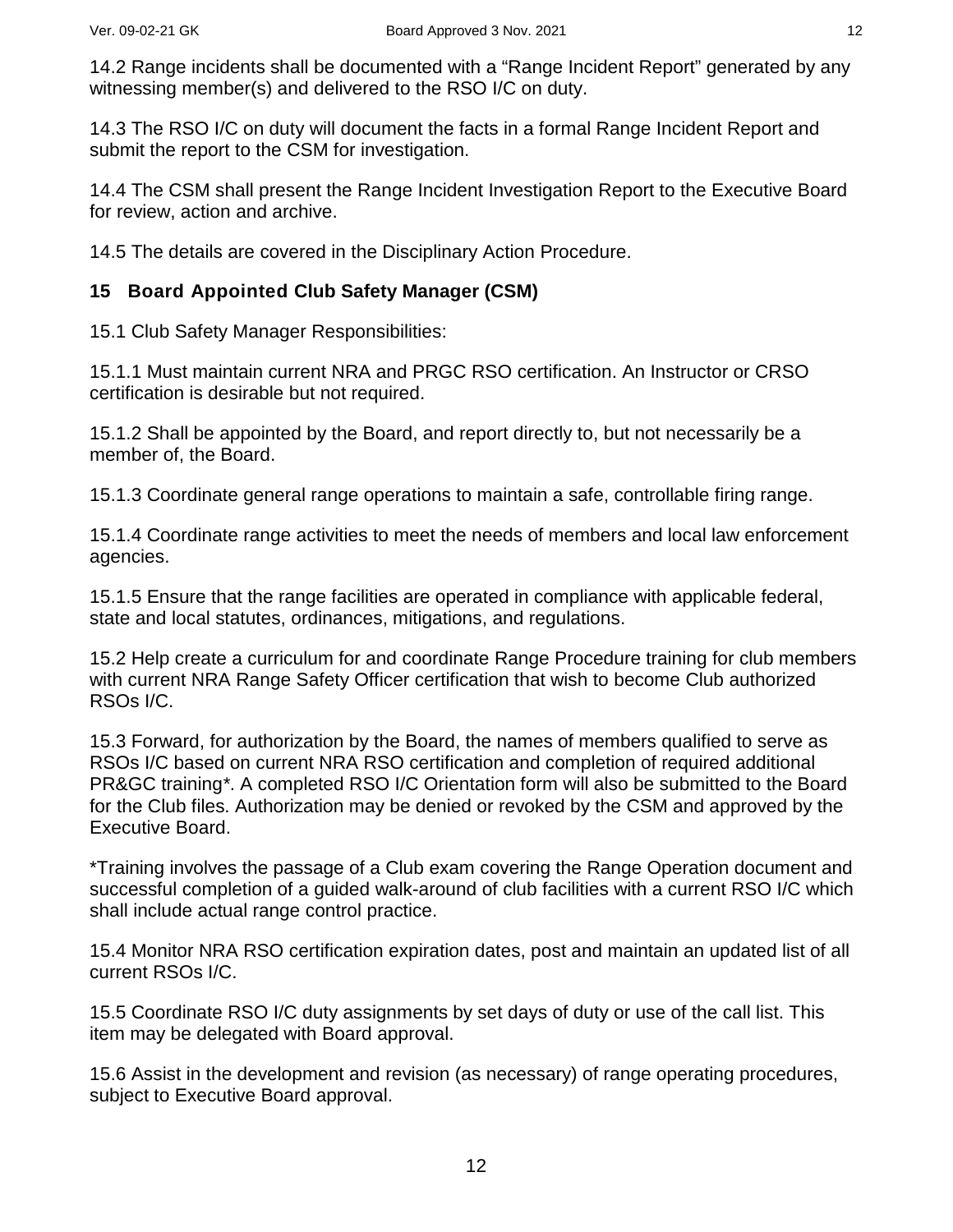15.7 Regularly monitor firing range operations for safety and compliance with operating procedures. A monthly report shall be presented at the Board meeting which will include but not be limited to the following: the condition of the perimeter fencing and signage, maintenance issues that may require prompt attention and any reported "incidents".

15.8 Review incidents reported by RSOs I/C and investigate to the extent necessary to determine the proper course of action.

15.9 The CSM may temporarily limit or deny the access of any member for serious violations.

15.10 Denial of use, per 15.9, is subject to Executive Board review, and action. Details are covered in the Disciplinary Action Procedure. The CSM must recuse himself/herself from board actions.

### **16 Range Safety Officers; In Charge (RSO I/C)**

16.1 Authorization to serve as an RSO I/C shall be based current NRA RSO certification and completion of required additional PR&GC training*\**. A completed RSO I/C Orientation form will also be submitted by the CSM, to the Board for the Club files (this only applies to new RSO I/Cs after the approval of this revision). Authorization may be denied or revoked by the CSM and approved by the Executive Board (details are covered in the Disciplinary Action Procedure).

\*Training involves the passage of a Club exam covering the Range Operation document and successful completion of a guided walk-through of club facilities with a current RSO I/C which shall include actual range control practice. This process is defined by the RSO I/C Flow Chart at the end of this document.

16.2 Authorized RSOs I/C shall be issued keys to the range facility.

16.3 Each RSO I/C on duty shall:

16.4 Ensure that the red range flag is flying on the flagpole by the main gate whenever the range is open for live fire.

16.5 Ensure main gate remains open any time the range is open for live fire.

16.6 Conduct pre-firing inspection using the checklist appropriate for the firing range they are supervising (See Appendices 2 and 3).

16.7 Supervise only one firing range at a time.

16.8 Sign in on the RSO I/C board at the range they are supervising.

16.9 Use a two-way radio to communicate range status with other active ranges.

16.10 Conduct range safety briefings as needed; on the range they are supervising and / or for as a guided "walkthrough" for the certification of a new RSO I/C; as required. The "walkthrough" should be scheduled so as not to interfere with regular range operations. Pre-scheduling is best. Any RSO I/C that is a 3<sup>rd</sup> Party Provider shall not do walkthroughs for anyone they have trained as an RSO.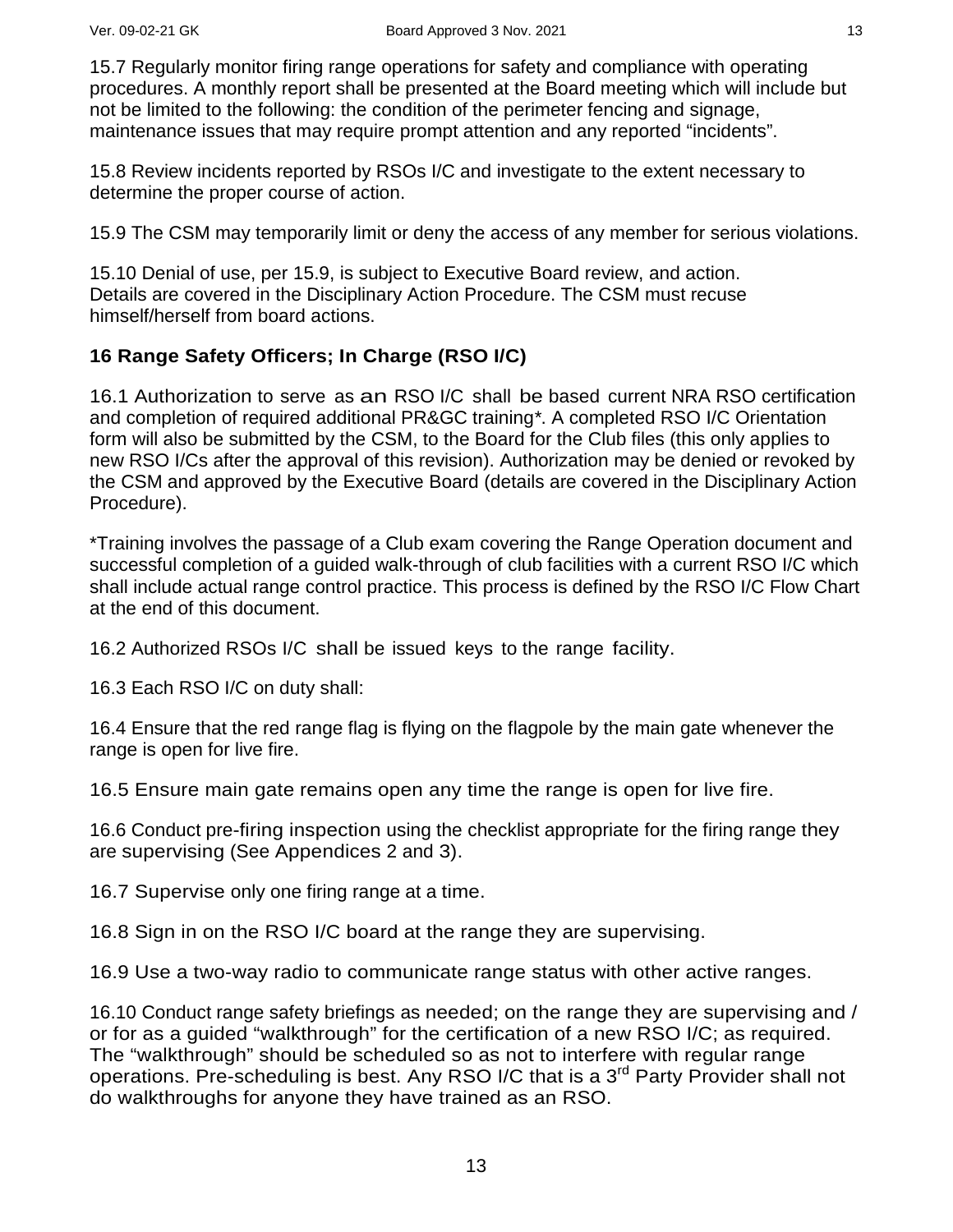16.11 Display a red range flag in the holder(s) provided at each range that is open so that it is visible near the firing line during live fire.

16.12 Conduct live fire in accordance with current range operating procedures.

16.13 Monitor firing impact areas to insure minimal chance of ricochet. Place targets or direct the shooters' placement of targets on the frames to keep impacts to the center of the back stops.

16.14 Take appropriate corrective action for safety violations up to and including denying immediate range access to any person who fails to abide by the requirements of these procedures. Document such incidents on a "Range Incident Report" and report them to the CSM or to a Board member.

16.15 Inspect the range at the conclusion of live fire and secure all equipment, or pass that duty on to the next RSO I/C in the event one leaves the open range to another RSO I/C.

16.16 Complete the "Range Incident Report" form for any outstanding issues that occur or are discovered during the course of attendance at the range. This includes but not limited to, vandalism, serious safety concerns, broken or missing club equipment, rattle snake sighting, etc.

16.17 In the event of an accident, or incident requiring intervention by the RSO I/C, the following procedures **must** be taken:

- 1) Make the range safe;
- 2) Call a cease fire…
- 3) Make sure all guns are safe…
- 4) Assure all are behind the yellow safety line…
- 5) Notify other active ranges of a problem; issue general cease fire, if needed…
- 6) Address the issue, assigning duties to those present per Incident Action Plan as needed;
- 7) Someone to Call 911, if necessary…
- 8) Someone to take a flag to the gate, as necessary…
- 9) Someone to render first aid, if required…
- 10)In issues of a non-injury nature, make the gun safe to resume shooting, or to remove from line.
- 11)Upon resolution of the issue or issues, notify other active ranges that they may resume a hot condition, if a general cease fire was called.
- 12)Resume a hot condition as soon as the RSO I/C deems appropriate and gives the commands to do so.
- 13)Fill out an Incident Report

16.18 Range Safety Officer Coverage Policy

16.18.1 All PR&GC approved Range Safety Officers are required to serve a minimum of six (6) hours of **scheduled range duty** annually to maintain their PR&GC RSO status.

16.18.2 While the PR&GC strives to accommodate the needs of all members those non-RSO members must arrange for RSO coverage during non-scheduled hours or days. Members shall not just drive in and expect be accommodated. RSOs participating as shooters in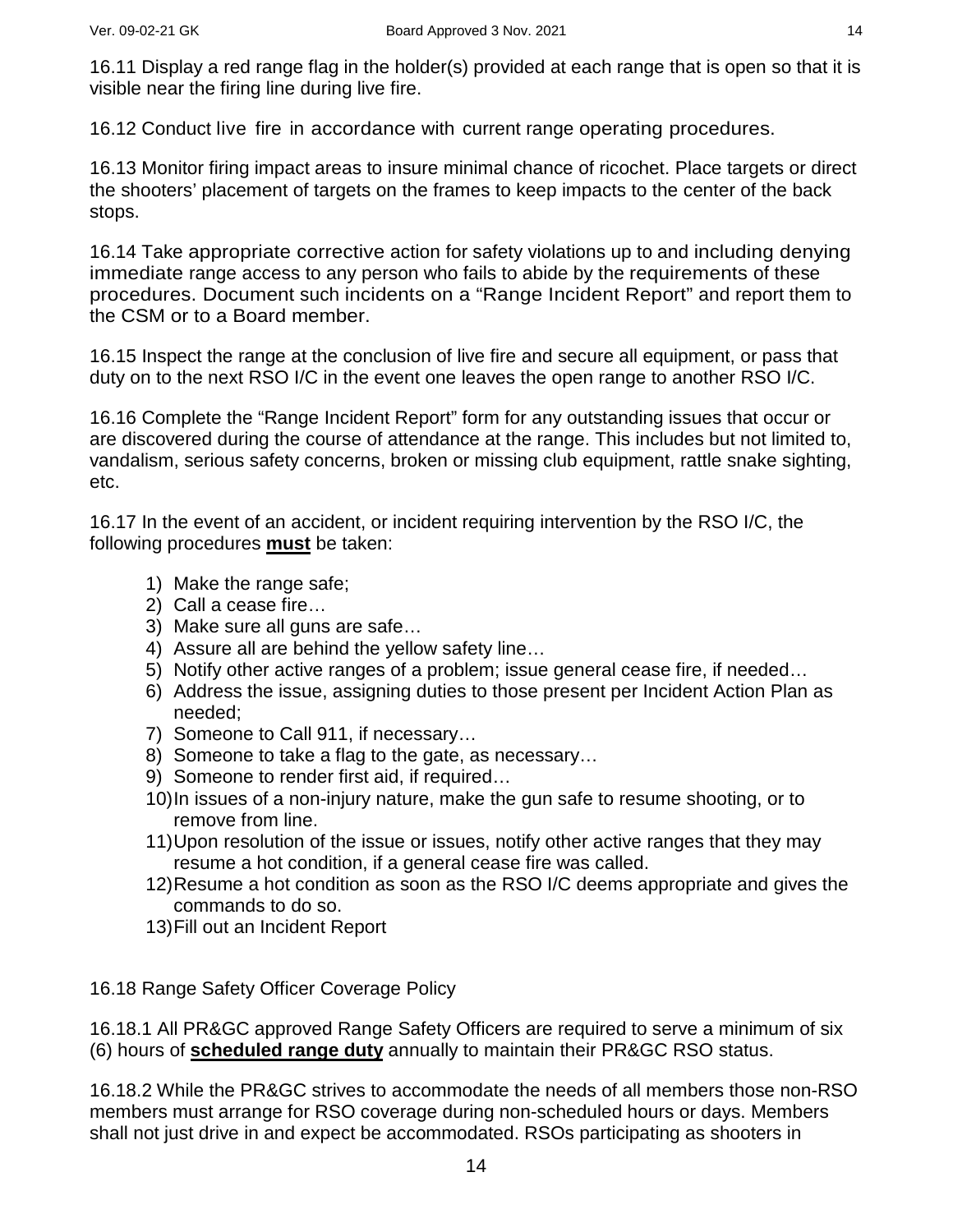organized Club activities (trap or other scheduled program) or acting as an RSO I/C during non-scheduled open hours (either for themselves or as part of a small group) are **not required** to meet every demand.

16.18.3 RSO's that are serving a **Club Scheduled Duty Time** are required to serve as the RSO I/C and not enter into personal shooting activity. An exception is allowed at the RSO/IC's discretion if all shooters are PR&GC approved RSO's

16.18.4 RSO's that are **serving on their personal time and not scheduled duty a**re not required to, **but may elect at their discretion** , to allow other RSO or non-RSO shooters to use the same range at the same time.

### **ALL RSO I/C'S SHALL NOT BE REQUIRED TO:**

a) leave an organized event in which they are participating to RSO on another range…

b) shorten or end their shooting session to RSO on another range or the same range…

c) extend the time they intended to stay to accommodate a "drop-in" shooter…

Often such accommodations can be made but the membership must be aware that it is at the discretion of the individual RSO I/C and is voluntary. Members that choose to shoot during non-scheduled hours should make arrangements for an RSO I/C by calling the Club in advance. **"Dropping in" when the red flag is up does not guarantee that one will be able to shoot.**

#### **17 Range Access Control**

17.1 Access to the Range may be controlled by lock and key or by-another system as determined by the Board or their designee.

17.2 RSOs I/C shall be issued keys to the range facility, by the Board or their designee, once notification of successful completion of PR&GC Range Procedure training has been received from the club CSM.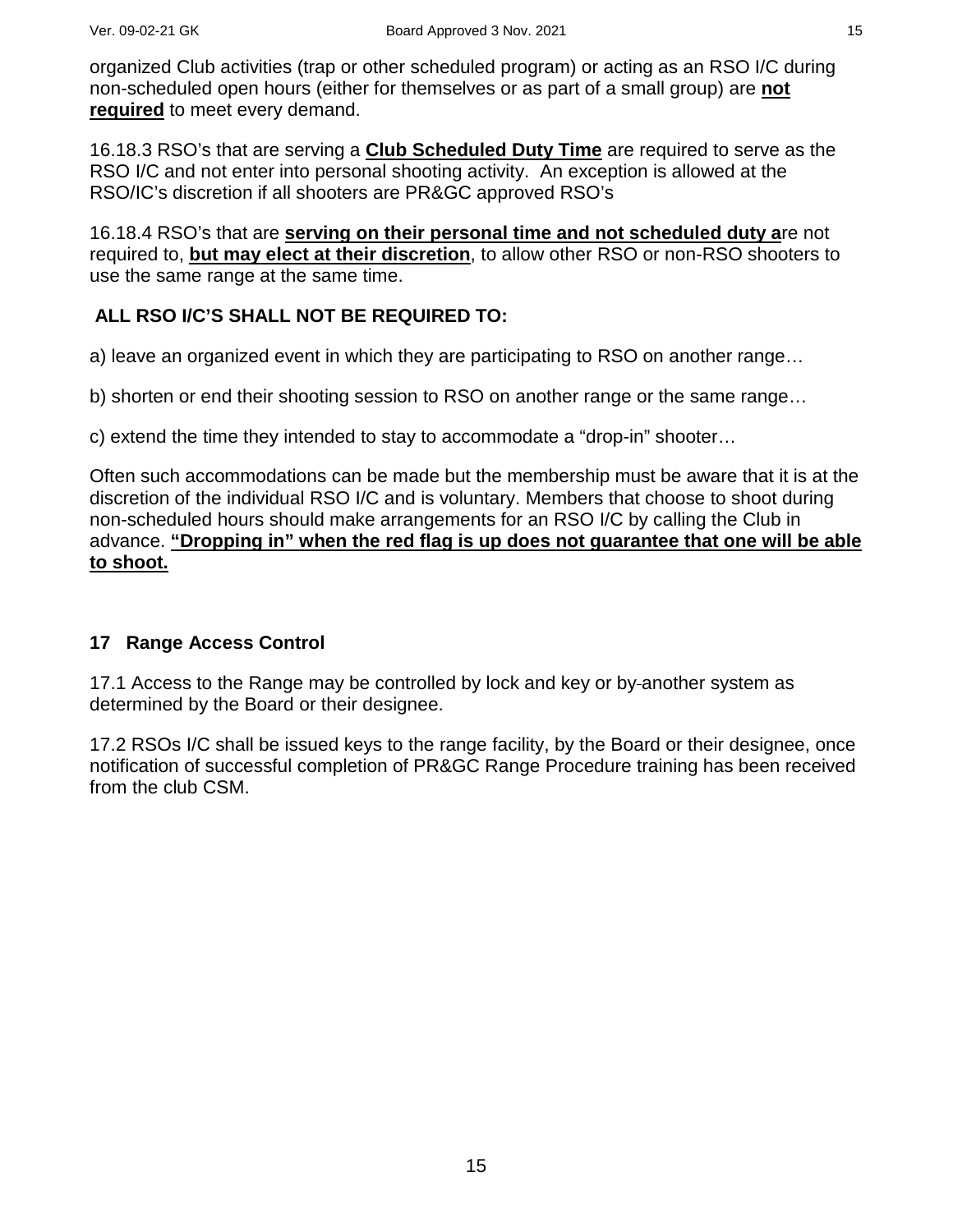# **RELEASE FROM LIABILITY**

### **FILLED OUT BY CURRENT REGISTERED CLUB MEMBER, SPOUSE OR MINOR CHILDREN ONLY**

| This release is executed on (Date) |        |         |       |  |
|------------------------------------|--------|---------|-------|--|
| (Club Member Print Name)           |        |         |       |  |
| (Street)                           | (City) | (State) | (Zip) |  |

#### *This Release From Liability shall be valid from the date of execution to the end of the current calendar year*

I hereby expressly acknowledge that the use of firearms is an inherently dangerous activity and that being present where firearms are being discharged is an inherently dangerous activity. I further expressly acknowledge that I have read the Range Rules and understand my responsibilities while at the range and warrant that I will comply with all Range Rules and the directions of the Range Safety Officers.

With full knowledge, understanding, and awareness of the dangers inherent in the activities occurring on or within the facilities of the Paradise Rod and Gun Club, and in consideration of being granted permission to use the private facilities of the Paradise Rod and Gun Club, I hereby voluntarily assume full responsibility for all risks of any kind whatsoever, whether or not arising from the negligence of Paradise Rod and Gun Club, Inc., its agents, officers, members, employees, successors and assigns (hereinafter referred to in total as PRGC) or myself , and fully release, waive, and forever discharge PRGC, from any and all liability of every kind for any personal injury, property damage, or death suffered by me arising from or by reason of my participation in any activity sponsored by PRGC or arising from or by reason of my use of or presence upon the PRGC facilities.

I further intend that my free and voluntary waiver and release of PRGC be binding upon my spouse, my heirs, executors, successors, and assigns, and that it be interpreted as broad and inclusive as permitted by law. Should any claim, demand, or lawsuit arise or be asserted in any way whatsoever related to my use of, or presence upon, the PRGC's facilities, I shall indemnify, defend, and hold harmless PRGC from any and all costs, expenses, or liability, including , but not limited to, the cost of any settlement or judgment together with all costs of court and other costs or expenses incurred by PRGC in connection therewith, including attorney's fees .

I hereby grant permission to PRGC to administer any first aid or other medical treatment or service that may be necessary in the event of my injury, and do hereby hold PRGC free from any and all liability arising in any manner from any first aid, medical treatment or service rendered me.

I have carefully read this Release and understand its meaning and terms. I execute this Release voluntarily with full knowledge of its significance. Should a court of competent jurisdiction hold any portion of this voluntary release invalid or unenforceable, I intend the remainder to continue in full force and effect.

| (Club Member/ Minor Child Print Name)            | (Signature) |  |
|--------------------------------------------------|-------------|--|
| Club Member ID #                                 |             |  |
| (Club Member Witness/ Parent Witness Print Name) | (Signature) |  |
| <b>Witness Club Member ID #</b>                  |             |  |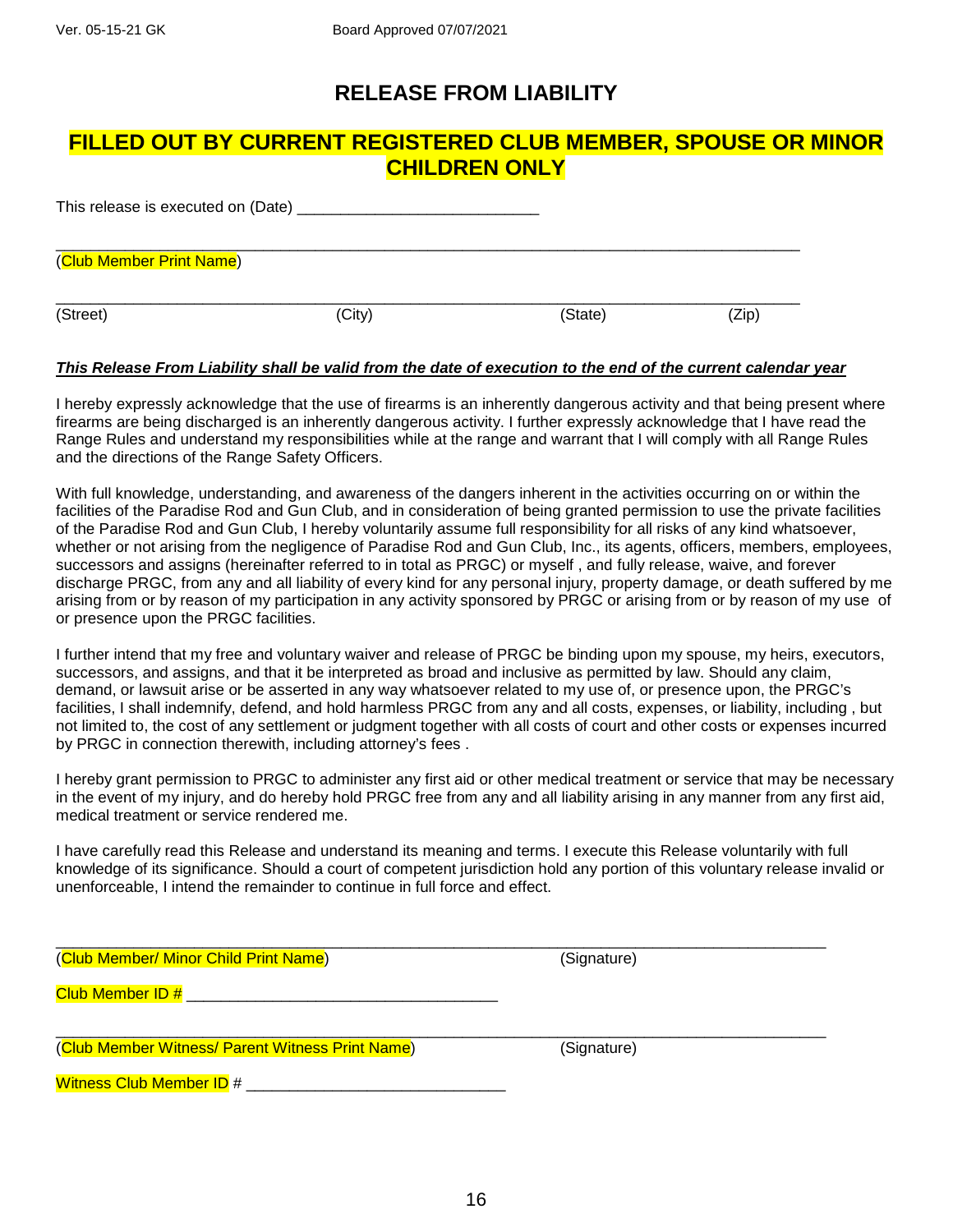

PARADISE ROD & GUN CLUB, INC. PO BOX 1081 PARADISE, CA 95967 530-877-1345 Theprgclub.org

# **One Day Membership**

**All Range Rules and Responsibilities Apply**

# **Must complete Liability release form on reverse side.**

| Date:                            |                                                                                                                       |                         |  |
|----------------------------------|-----------------------------------------------------------------------------------------------------------------------|-------------------------|--|
| <b>Sponsoring Member:</b>        |                                                                                                                       |                         |  |
| <b>Day Member Name:</b>          |                                                                                                                       |                         |  |
| <b>Address:</b>                  |                                                                                                                       |                         |  |
| City/State/Zip:                  |                                                                                                                       |                         |  |
| <b>Phone Number:</b>             | <u> 1989 - Johann Harry Barn, mars ar breist ar breist ar breist ar breist ar breist ar breist ar breist ar breis</u> |                         |  |
| <b>Email Address:</b>            |                                                                                                                       |                         |  |
| <b>RSO Name:</b>                 |                                                                                                                       |                         |  |
| <b>RSO Signature:</b>            |                                                                                                                       |                         |  |
| One Day Fee \$5: Plus Range Fees |                                                                                                                       | Paid: Cash Check/Number |  |

**Range Fees: Trap Range \$5 per round. Rifle and/or Pistol Range \$5.00**

**Place completed form in Bottom Tray.**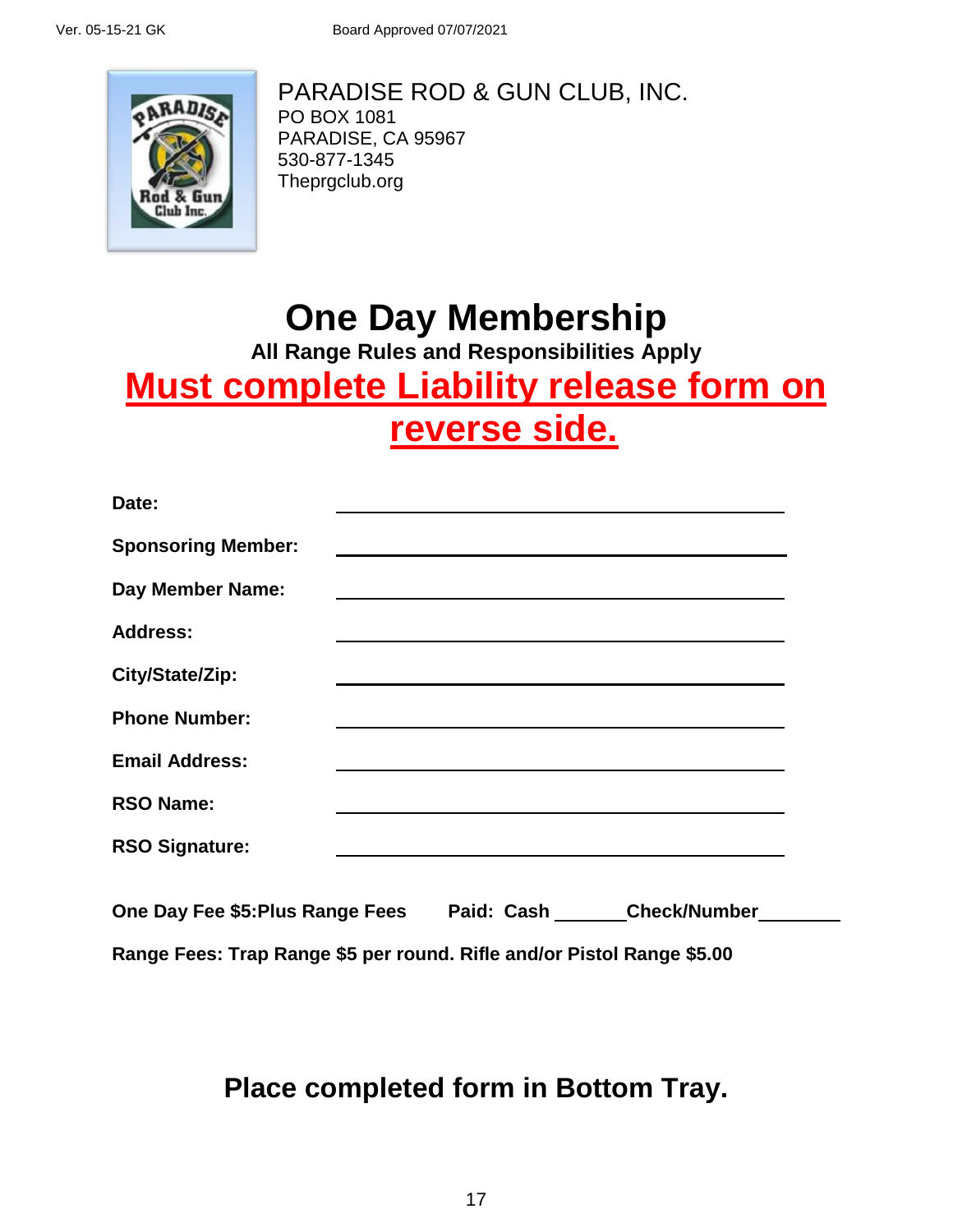Ver. 05-15-21 GK Board Approved 07/07/2021

# Release From Liability

# One Day Membership Only

Date and the state of the state of the state of the state of the state of the state of the state of the state of the state of the state of the state of the state of the state of the state of the state of the state of the s

Name with the contract of the contract of the contract of the contract of the contract of the contract of the contract of the contract of the contract of the contract of the contract of the contract of the contract of the

Address

City/State/Zip

# **This Release Shall be valid only for the date listed above.**

I hereby expressly acknowledge that the use of firearms is an inherently dangerous activity and that being present where firearms are being discharged is an inherently dangerous activity. I further warrant I will comply with all Instructor and Range Safety Officers Instructions.

With full knowledge, understanding, and awareness of the dangers inherent in the activities occurring on or within the facilities of the Paradise rod and Gun Club, and in consideration of being granted permission to use the private facilities of the Paradise Rod and Gun Club, I hereby assume full responsibility for all risks of any kind whatever, whether or not arising from negligence of the Paradise Rod and Gun Club, Inc, its agents, officers, members, employees, successors and assigns (hereinafter referred to in total as PRGC) or myself, and fully release , waive, and forever discharge PRGC, from any and all liability of every kind for any personal injury, property damage, or death suffered by me arising from or by reason of my participation in any activity sponsored by PRGC or arising from or by reason of my use of or presence upon the PRGC facilities.

I further intend that my free and voluntary waiver and release of PRGC be binding upon my heirs, its agents, successors, and assigns, and that it be interpreted as a broad and inclusive as permitted by law. Should any claim, demand, or lawsuit arise or be asserted in any way whatsoever related to my use of, or presence upon the PRGC's facilities, I shall indemnify, defend, and hold harmless PRGC from any and all costs, expenses, or liability, including, but not limited to, the cost of any settlement or judgement together with all costs of court and other costs or expenses incurred by PRGC in connection therewith, including attorney's fees.

I hereby grant permission to PRGC to administer any first aid or other medical treatment or service that may be necessary in the event of my injury, and do hereby hold PRGC free from any and all liability arising in any manner from any first aid, medical treatment or service.

I have carefully read this Release and understand its meaning and terms. I execute this Release voluntarily with full knowledge of its significance. Should a court competent jurisdiction hold any portion of this voluntary release invalid or unenforceable, I intend the remainder to continue in full force and effect.

| One Day Member<br><b>Print Name</b>     | Signature |
|-----------------------------------------|-----------|
| <b>RSO Witness</b><br><b>Print Name</b> | Signature |
| <b>RSO Club Member ID#</b>              |           |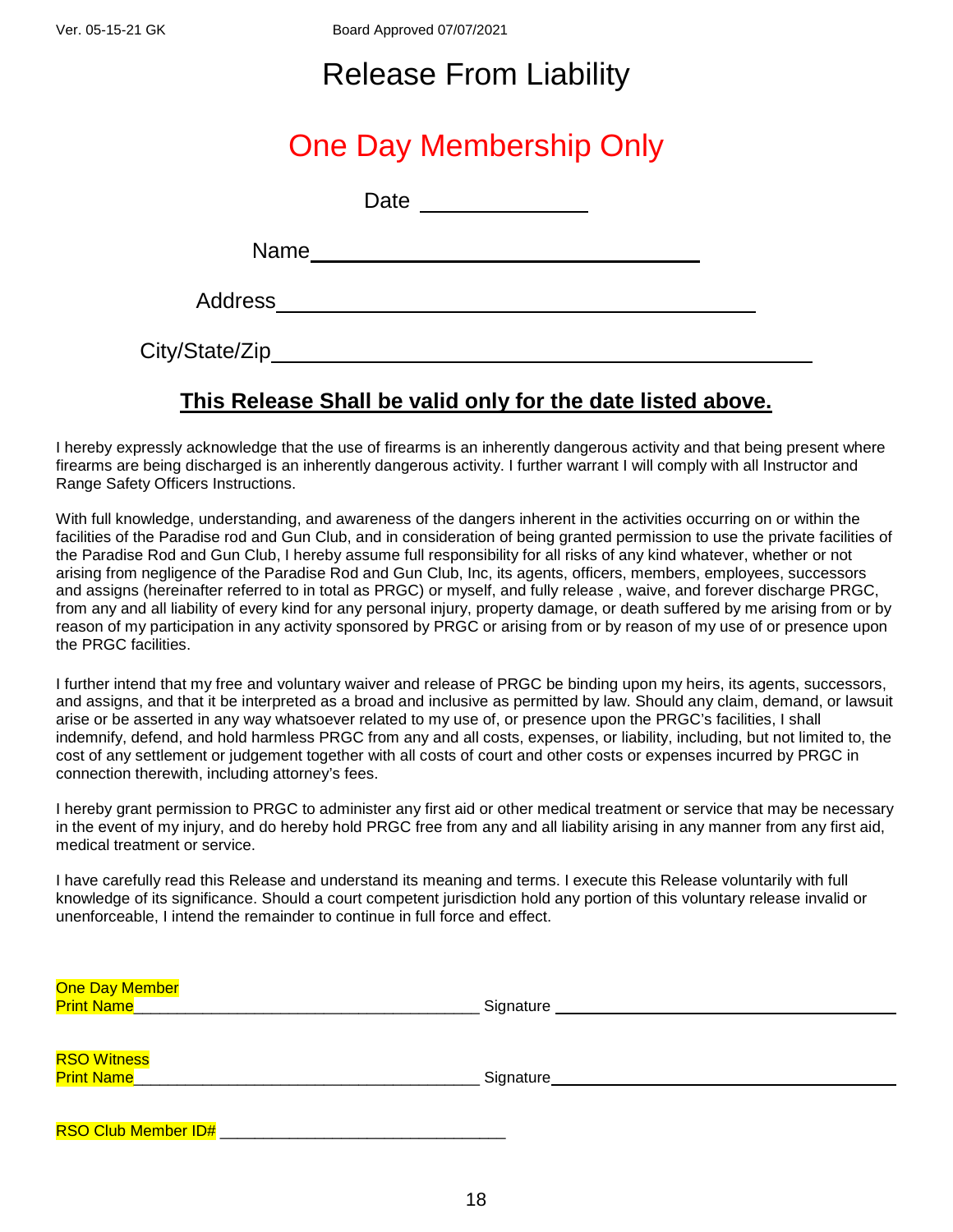#### **TRAP RANGE RSO CHECKLIST**

#### **RSO \_\_\_\_\_\_\_\_\_\_\_\_\_\_\_\_\_\_\_\_\_\_\_\_\_\_\_\_\_\_\_\_\_\_\_\_\_\_\_\_\_\_\_\_\_\_\_\_ DATE \_\_\_\_\_\_\_\_\_\_\_\_\_\_\_\_\_\_\_\_\_\_\_\_\_\_\_\_\_\_\_\_\_\_\_\_\_\_\_\_**

#### **TIME OPENED TIME CLOSED**

**\_\_\_\_\_**

**\_\_\_\_\_**

**\_\_\_\_\_**

**\_\_\_\_\_**

**\_\_\_\_\_**

**\_\_\_\_\_**

**\_\_\_\_\_**

**\_\_\_\_\_**

**\_\_\_\_\_**

**\_\_\_\_\_**

**\_\_\_\_\_**

**\_\_\_\_\_**

**\_\_\_\_\_**

**\_\_\_\_\_**

**\_\_\_\_\_**

**\_\_\_\_\_**

**\_\_\_\_\_**

**\_\_\_\_\_**

**\_\_\_\_\_**

**\_\_\_\_\_**

**\_\_\_\_\_**

**\_\_\_\_\_**

**\_\_\_\_\_**

**\_\_\_\_\_**

**\_\_\_\_\_**

**\_\_\_\_\_**

**\_\_\_\_\_**

**\_\_\_\_\_**

**\_\_\_\_\_**

#### **OPEN ALL RANGES**

- **ASSURE RED RANGE FLAG UP AT FRONT GATE**
- **UNLOCK STORAGE CONTAINER**
- **\_\_\_\_\_ TAKE LOG-IN, RELEASE/DAY MEMBER, SCORING PAD CLIPBOARDS, AND CASH BOX TO RANGE \_\_\_\_\_ \_\_\_\_\_**
- **TURN ON GMRS RADIO AND KEEP IT WITH YOU AT ALL TIMES**
- **LOCATE FIRST AID KIT**
- **POST SMALL, RED RANGE FLAG AT RANGE**
- **SIGN IN ON RSO WHITE BOARD**
- **CHECK FOR SIGNS AND RANGE RULES POSTED, SHADE COVER AND TABLE IN GOOD REPAIR**
- **CHECK TIOLET AND WASH AREA SERVACABLE**
- **TRASH BINS AND HULL CONTAINERS AVAILABLE**

#### **OPEN TRAP RANGE**

- **UNLOCK TRAP HOUSE AND PUT RED CONE ON ROOF**  • **OPEN WINDOW. ASSURE ROPE IS UNKOOKED AND SET ASIDE OF MACHINE**  • **TURN ON MACHINE AND SOLAR. CHECK FUNCTION AND ORIENTATION** 
	- **LOAD CLAY PIGEONS, IF NECESSARY**
	- **PLACE FIRE EXTINGUISHER OUTSIDE HOUSE, COMPRESSED AIR TANK INSIDE**
	- **PLUG IN CORD, TEST FUNCTION, AND TAKE TO SCORER'S STAND**
	- **CLOSE TRAP HOUSE DOOR AND PUT RED CONE IN FRONT OF DOOR**
	- **PUT UP UMBRELLA AND HULL ROD ON STAND**
	- **CHECK THERE ARE ENOUGH SCORING PADS AND WHITE BIRD CARDS**

#### **CLOSE TRAP RANGE**

- **PUT CORD IN TRAP HOUSE**
- **PUT UMBRELLA, HULL ROD, AND RED FLAG IN STORAGE CONTAINER**
- **DISARM AND TURN OFF MACHINE AND SOLAR**
- **BLOW OFF TRAP MACHINE AND SWEEP FLOOR**
- **REFILL CAROUSEL WITH CLAY PIGEONS**
- **CLOSE WINDOW AND LATCH ALL HOOKS**
- **PUT FIRE EXTINGUISHER AND RED CONE INSIDE, TANK OUTSIDE TRAP HOUSE**
- **LOCK TRAP HOUSE DOOR**
- **ASSURE RANGE IS CLEAN. HULLS AND DEBRIS DISPOSED OF**
- **ERASE RSO NAME FROM WHITE BOARD**
- **PUT RED FLAG, UMBRELLA, CLIPBOARDS, AND CASH BOX IN STORAGE CONTAINER**
- **TURN OFF GMRS RADIO AND PUT ON CHARGER (CHARGING LIGHT ON)**
- **DEPOSIT MONEY ENVELOPE IN LOCK BOX**

#### **CLOSE PRAGC RANGE**

•

- **LOCK STORAGE CONTAINER**
- **MAKE SURE EVERYONE IS OUT OF ALL RANGES**
- **LOCK FRONT GATE**
- **LOWER RED FLAG AT FRONT GATE \_\_\_\_\_**

**NOTES:**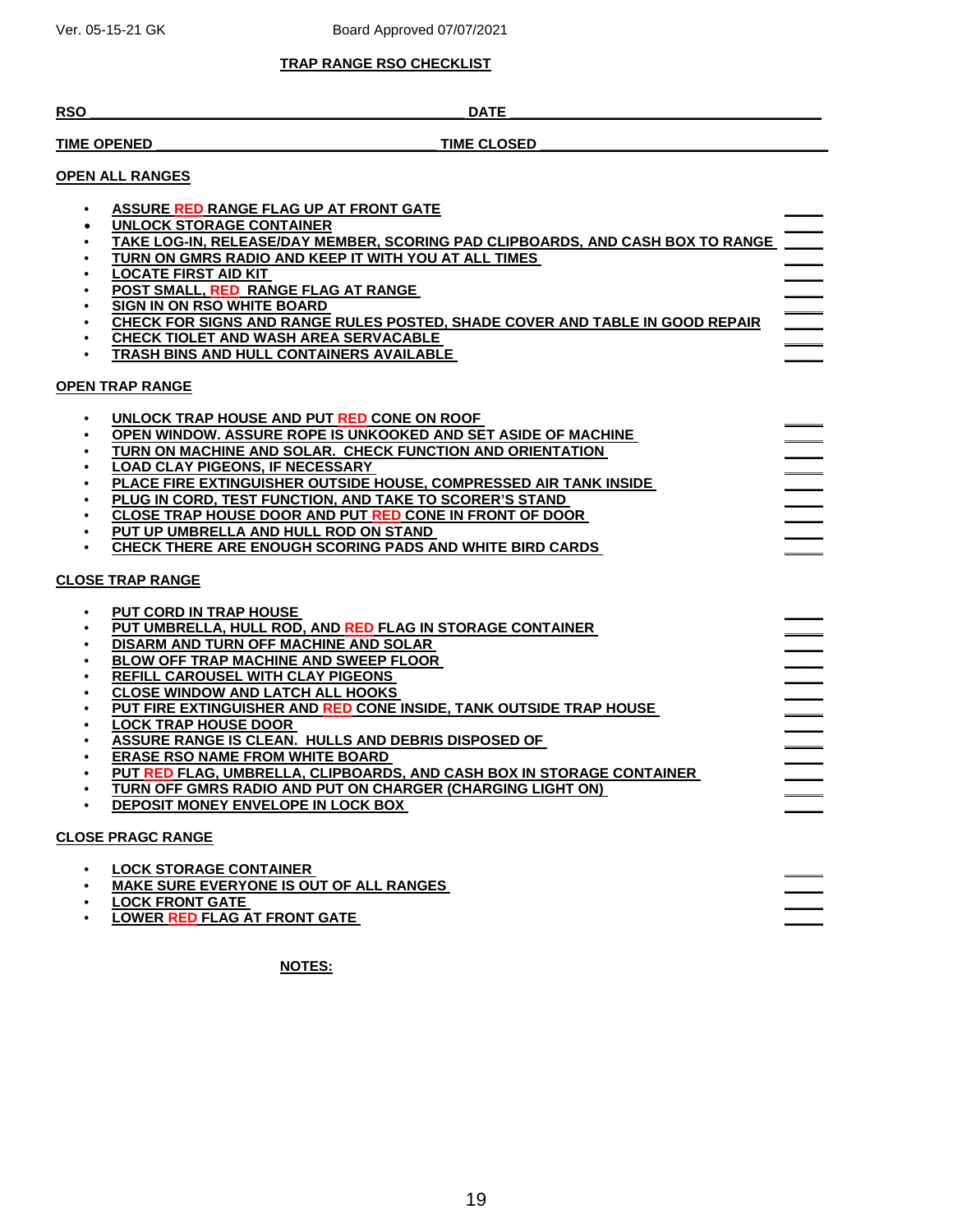#### **RIFLE ARCHERY AND PISTOL RSO CHECKLIST**

| <b>RSO</b> |                                                                                                                                                                                                                                    |                    | <b>DATE</b>                                                                                                      |  |
|------------|------------------------------------------------------------------------------------------------------------------------------------------------------------------------------------------------------------------------------------|--------------------|------------------------------------------------------------------------------------------------------------------|--|
|            | TIME OPENED ____                                                                                                                                                                                                                   | <b>TIME CLOSED</b> |                                                                                                                  |  |
|            | <b>TRANSFER TO RSO</b>                                                                                                                                                                                                             |                    | TIME                                                                                                             |  |
|            | <b>PISTOL</b>                                                                                                                                                                                                                      | <b>RIFLE</b>       | <b>ARCHERY</b>                                                                                                   |  |
|            | <b>OPENING RANGE</b>                                                                                                                                                                                                               |                    |                                                                                                                  |  |
|            | ASSURE RED RANGE FLAG IS UP AT FRONT GATE<br>POST RED HOT RANGE FLAG AT RANGE<br><b>OBTAIN GMRS RADIO And check if operational</b><br>SIGN IN AS RSO ON WHITE BOARD<br>OPEN RIFLE BAY DOORS ON RIFLE RANGE<br><b>CLOSING RANGE</b> |                    | UNLOCK STORAGE CONTAINER AND TAKE SIGN IN LOGS TO RANGE                                                          |  |
|            | TARGET FRAMES STORED IN STORAGE CONTAINER<br><b>ERASE RSO NAME FROM WHITE BOARD</b><br>PUT CLIPBOARDS AWAY<br><b>CLOSE RIFLE RANGE BAY DOORS</b><br>PUT RED HOT RANGE FLAG AWAY<br><b>WHEN CLOSING THE ENTIRE RANGE</b>            |                    | ASSURE RANGE IS CLEAN, BRASS AND DEBRIS DISPOSED OF<br>TURN OFF GMRS RADIO AND PUT ON CHARGER (CHARGER LIGHT ON) |  |
|            | <b>LOCK STORAGE CONTRAINER</b><br>LOWER AND STOW RED RANGE FLAG AT GATE<br><b>MAKE SURE EVERYONE IS OUT</b><br><b>LOCK FRONT GATE</b>                                                                                              |                    |                                                                                                                  |  |

**NOTES**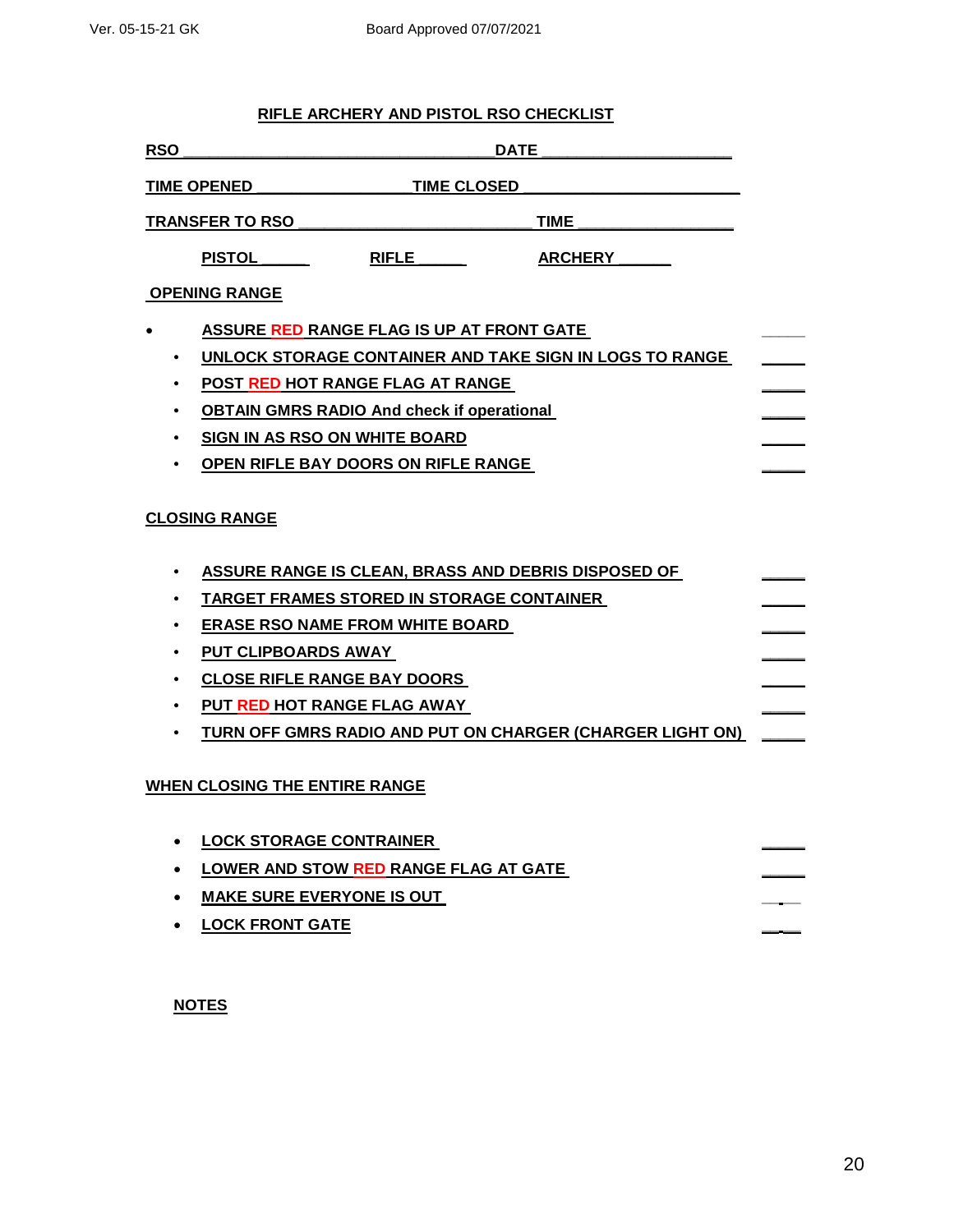Ver. 05-15-21 GK Board Approved 07/07/2021

| Range Incident Report Form (use reverse if necessary) |  |
|-------------------------------------------------------|--|
| App. 5                                                |  |

| <b>RSO I/C Name:</b> | Date: | īme: |
|----------------------|-------|------|
|----------------------|-------|------|

**What Occurred?**

**Who was Involved?** 

**Were There Injuries?** 

**Were Emergency Medical Responders Called?**

**Names and Contact Information of All Witnesses**:

| <b>RSO I/C Signature</b> | Date: |  |
|--------------------------|-------|--|
| <b>Witness Signature</b> | Date: |  |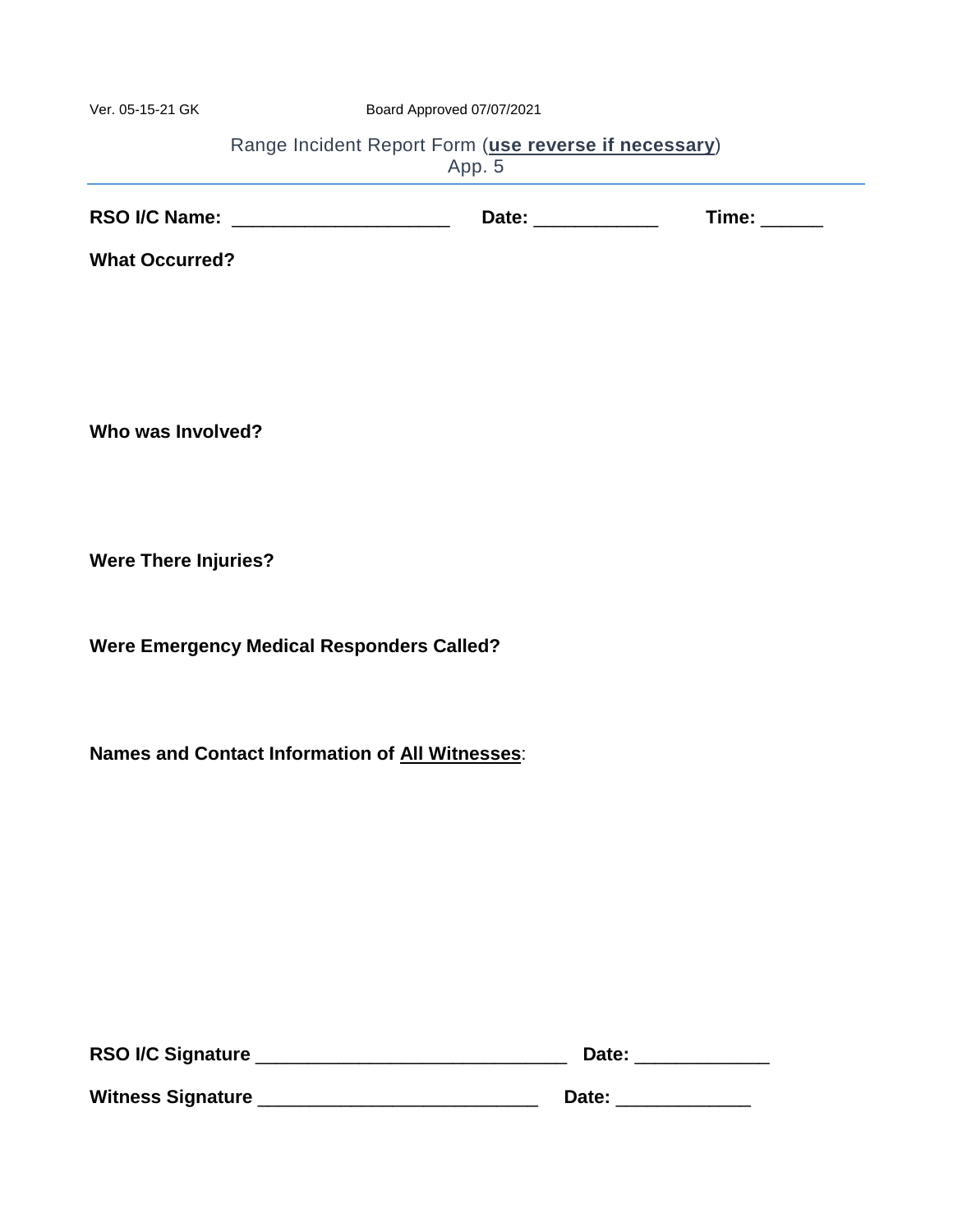# **Appendix 6: The following pages are General Range Rules to be posted at the appropriate range***:*

**General Range Rules: Archery…**

- **1. Safety is** *EVERYONE'S* **responsibility.**
- **2. All bows must be on the hanger rack or table while people are down range.**
- **3. All persons must remain behind the designated safety line\* by the RSO I/C and must not handle any bows while people are down range. \****This line has not yet been established; it needs to be determined and delineated… this note will not appear on the posted Rules, here for info only.*
- **4. Eye protection shall be worn on or near the line. Hearing protection is required if the trap range is active.**
- **5. All persons present must sign in and pay the appropriate range fee and follow all instructions and commands of the RSO I/C.**
- **6. No person may go down range until the RSO I/C declares the line safe and gives the command that it is safe to do so.**
- **7. Equipment behind the ready line:**
	- **A. Bows will be stored on hangers or tables when not in use.**
	- **B. Arrows shall be in cylinders or quivers when shooting.**
	- **C. No arrows may be "nocked" until the archer is at station and preparing to fire downrange at his / her target.**
	- **D. Broad head type arrows shall remain covered until nocked to shoot.**
		- **1. Archers using broad heads must provide their own targets and backstops.**
	- **E. Retrieval of arrows will only take place only when the range is cold.**
		- **1. Retrieval of arrows is allowed only up to the 30 yard targets when trap range is active. There is no limit during a cease fire condition on the trap range.**
- **8. Any persons present that cannot or will not follow the direction of the RSO I/C, or in the opinion of the RSO I/C is a hazard to themselves or others by their actions, inactions, or possible drug or alcohol influence shall be asked to leave the range property.**\_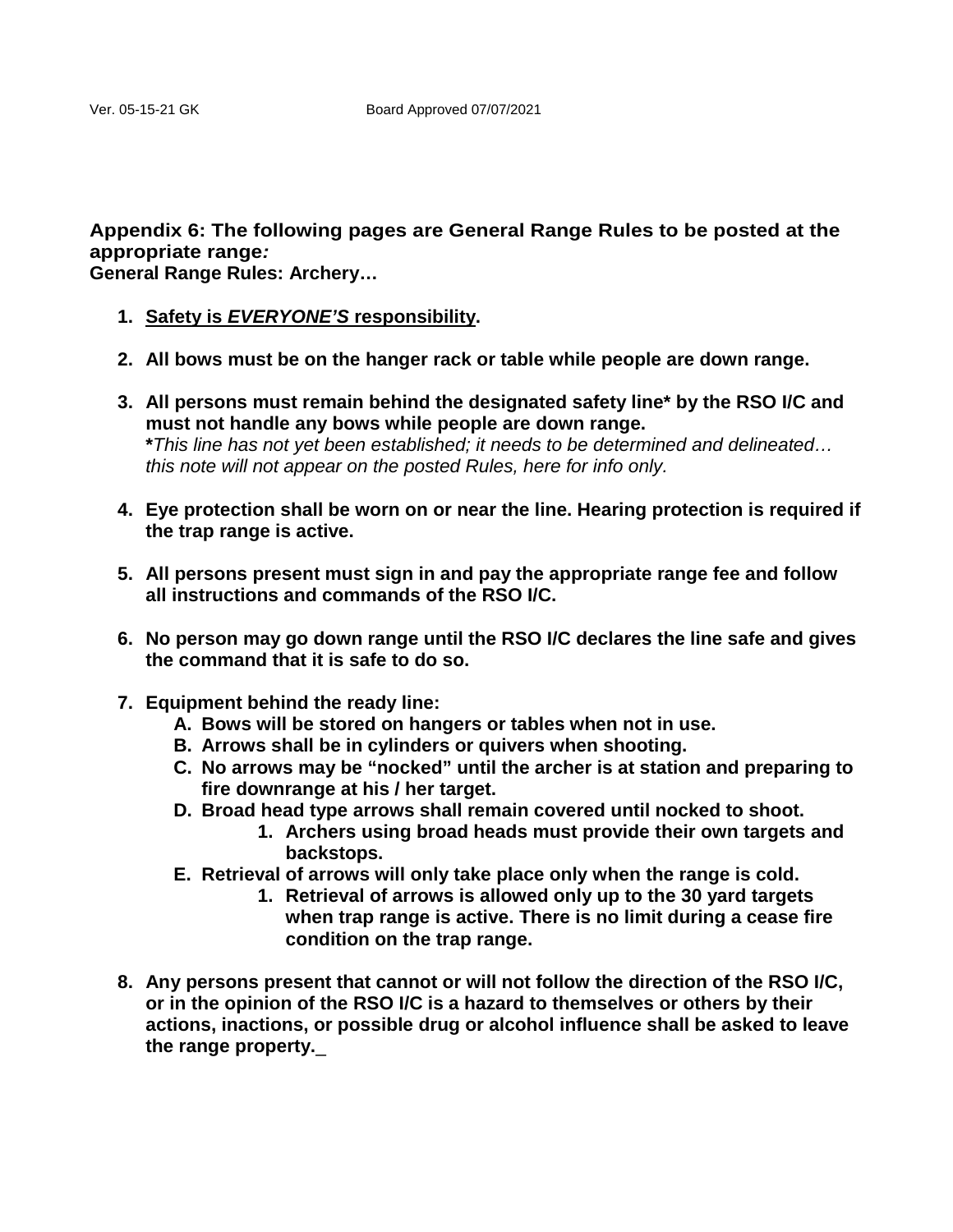#### **General Range Rules: Pistol…**

- 1. Safety is *EVERYONE'S* responsibility.
- 2. Muzzles shall always be pointed upward, or safely downrange.
- 3. All persons shall remain behind the yellow line and shall not handle any guns, or benched equipment while people are down range, following all instructions and commands of the RSO I/C.
- 4. Eye and ear protection shall be worn on or near the line, during live fire.
- 5. All persons present must sign in and pay the appropriate range fee and follow all directions and instructions of the RSO I/C.
- 6. No one shall go down range until the RSO I/C declares the line safe and gives the command that it is safe to do so.
- 7. All firing will be performed as aimed fire from near eye level to better control muzzle direction.

. \*\*\*\*Exception\*\*\*\*\* Students under the direct supervision and guidance of a certified third party instructor(s) are allowed to draw from a holster and shoot below eye level while participating in a training program that has been submitted to and approved by the PR&GC Board. The third party instructors may draw and shoot below eye level per the approved program for demonstration purposes during a class.

- 8. All guns behind the ready line shall be:
	- **A.** Unloaded and cased; while cased, the hammer shall be down on an empty chamber and the magazine (if applicable) removed. Cased guns may be moved directly to the firing line at the discretion of the RSO I/C. Note to RSO I/Cs:

Sec. 5.4 (inclusive) shall apply with regard to CCW permitted "carry guns".

- **B.** Guns shall be uncased only after they are moved into a shooting stall. When uncased: cylinders are to be open, or slide locked back and magazines removed, and an *acceptable ECI (empty chamber indicator)* in place.
- **C.** Guns may remain on the line and are to be considered SAFE for the purposes of a cold range condition if they meet the conditions in B., above.
- **D.** Unless an identifiable safety hazard is present the removal of guns from the benches between shooting relays is not required..
- **E.** No guns shall be moved to, or from, the firing line until RSO I/C gives the command that it is safe to do so.
- **F.** Muzzle loaders shall be deemed safe when all means of ignition / priming is removed, i.e. when there is no cap on the nipple, or in the case of a flint lock; no powder in the pan and the frizzen is up.
- **G.** In the event of a malfunction that a shooter is unable to solve, the gun should be benched, pointing down range and the RSO I/C notified. The RSO I/C will check the situation and, if necessary, direct the other shooters to make their guns safe and move behind the yellow line while the RSO I/C deals with the problem; the range will remain hot until the situation is resolved.
- 9. Any persons present that cannot or will not follow the direction of the RSO I/C, or in the opinion of the RSO I/C is a hazard to themselves or others by their actions, inactions, or possible drug or alcohol influence shall be asked to leave the range property.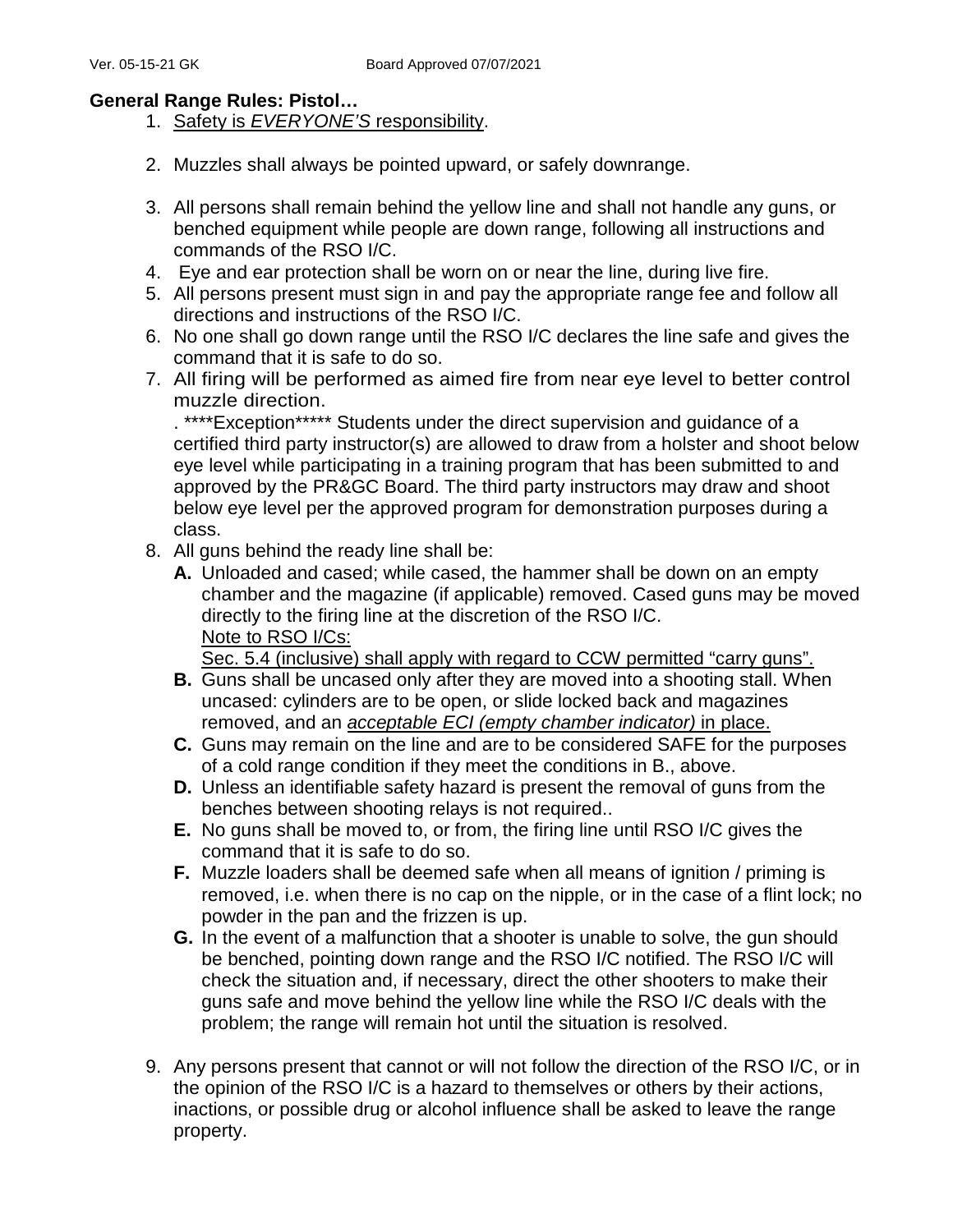General Range Rules: Rifle…

- 1. Safety is *EVERYONE'S* responsibility.
- 2. Muzzles shall always be pointed upward, or safely downrange.
- 3. All persons shall remain behind the yellow line and shall not handle any guns, or benched equipment while people are down range, following all instructions and commands of the RSO I/C.
- 4. Eye and ear protection shall be worn on or near the line, during live fire.
- 5. All persons present must sign in and pay the appropriate range fee and follow all directions and instructions of the RSO I/C.
- 6. No one shall go down range until the RSO I/C declares the line safe and has given the command that it is safe to do so.
- 7. All guns behind the ready line shall be:
	- A. Cased; if cased, the hammer shall be down on an empty chamber and the magazine (if applicable) removed. Cased guns may be moved directly to the firing line at the discretion of the RSO. Guns shall be uncased only after they are moved into a shooting stall (or *at the rack* with RSO I/C permission).
	- B. Uncased; rifles may be uncased at the car and brought directly to the rack with the muzzle up; the SAFE conditions in C., below shall apply.
	- C. Guns shall be uncased only after they are moved into a shooting stall. Racked rifles and rifles remaining on the line are to be considered SAFE for the purposes of a cold range condition if they have the actions open, and magazines (if applicable) removed, and an *acceptable ECI (empty chamber indicator* in place.
	- D. Unless an identifiable safety hazard is present the removal of guns from the benches between shooting relays is not required.
	- E. No guns shall be moved to, or from, the firing line until RSO I/C gives the command that it is safe to do so.
	- F. Muzzle loaders shall be deemed safe when all means of ignition / priming is removed, i.e. when there is no cap on the nipple, or in the case of a flint lock; no powder in the pan and the frizzen is up.
	- G. In the event of a malfunction that a shooter is unable to solve, the gun should be benched, pointing down range and the RSO I/C notified. The RSO I/C will check the situation and, if necessary, direct the other shooters to make their guns safe and move behind the yellow line while the RSO I/C deals with the problem; the range will remain hot until the situation is resolved.
- 8. Any persons present that cannot or will not follow the direction of the RSO I/C, or in the opinion of the RSO I/C is a hazard to themselves or others by their actions, inactions, or possible drug or alcohol influence shall be asked to leave the range property.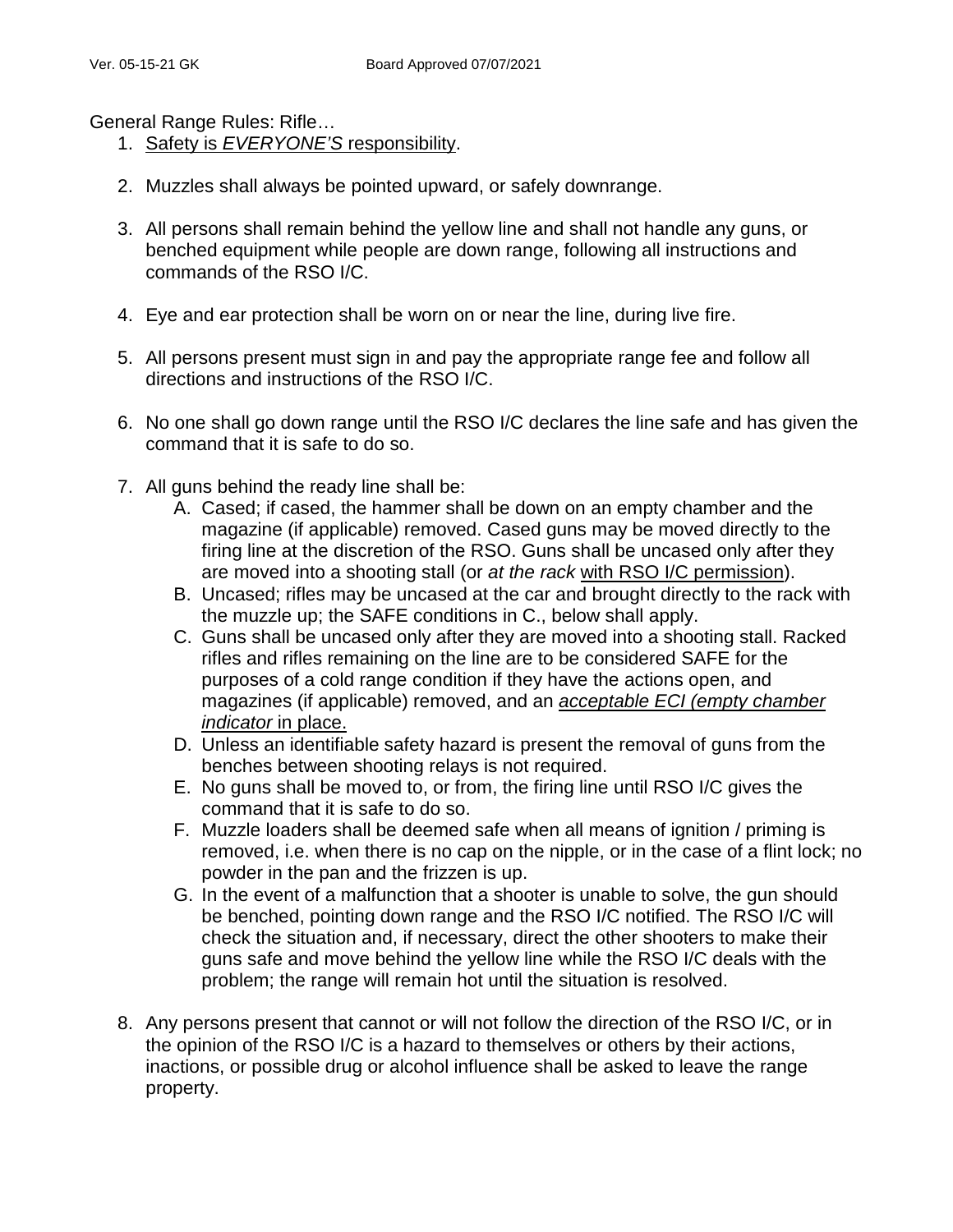**General Range Rules: Trap…**

- **1. Safety is** *EVERYONE'S* **responsibility.**
- **2. Muzzles shall always be pointed upward, or downrange, if on station; shotguns will not be loaded until ready to call for the bird, nor with more rounds that required to fire once at each bird to be thrown.**
- **3. All non-firing shooters, and all other persons present, must be behind the 27 yard walkway, unless coaching, as authorized by the RSO I/C and shall not handle any gun while the squad is firing or people are down range; exceptions are putting a shotgun in the rack upon arrival to the range or removal from rack when leaving.**
- **4. Eye and ear protection shall be worn on or near the line.**
- **5. All persons present must sign in and pay the appropriate range fee and follow all instructions and commands of the RSO I/C.**
- **6. No one may go down range until the RSO I/C declares the line safe and has given the command that it is safe to do so.**
- **7. All shotguns on the range shall be unloaded:**
	- **A. With the actions open and, either racked or cased; break action shotguns may be closed while racked or cased but must be opened immediately upon removal from rack or case.**
	- **B. No guns may be moved to the firing line, nor removed from it, until RSO I/C gives the command that it is safe to do so. Use, in some form, of an acceptable ECI (empty chamber indicator) is STRONGELY RECOMMENDED.**
	- **C. Muzzle loading shotguns shall be deemed "safe" when all means of ignition / priming is "removed", i.e. when there is no cap on the nipple, or in the case of a flint lock; no powder in the pan and the frizzen is up.**
	- **D. In the event of a malfunction that a shooter is unable to solve, the RSO I/C will check the situation and, if necessary, direct the other shooters to make their guns safe or rack them while the RSO I/C deals with the problem; the range will remain hot until the situation is resolved.**
- **8. Any persons present that cannot or will not follow the direction of the RSO I/C, or in the opinion of the RSO I/C is a hazard to themselves or others by their actions, inactions, or possible drug or alcohol influence shall be asked to leave the range property.**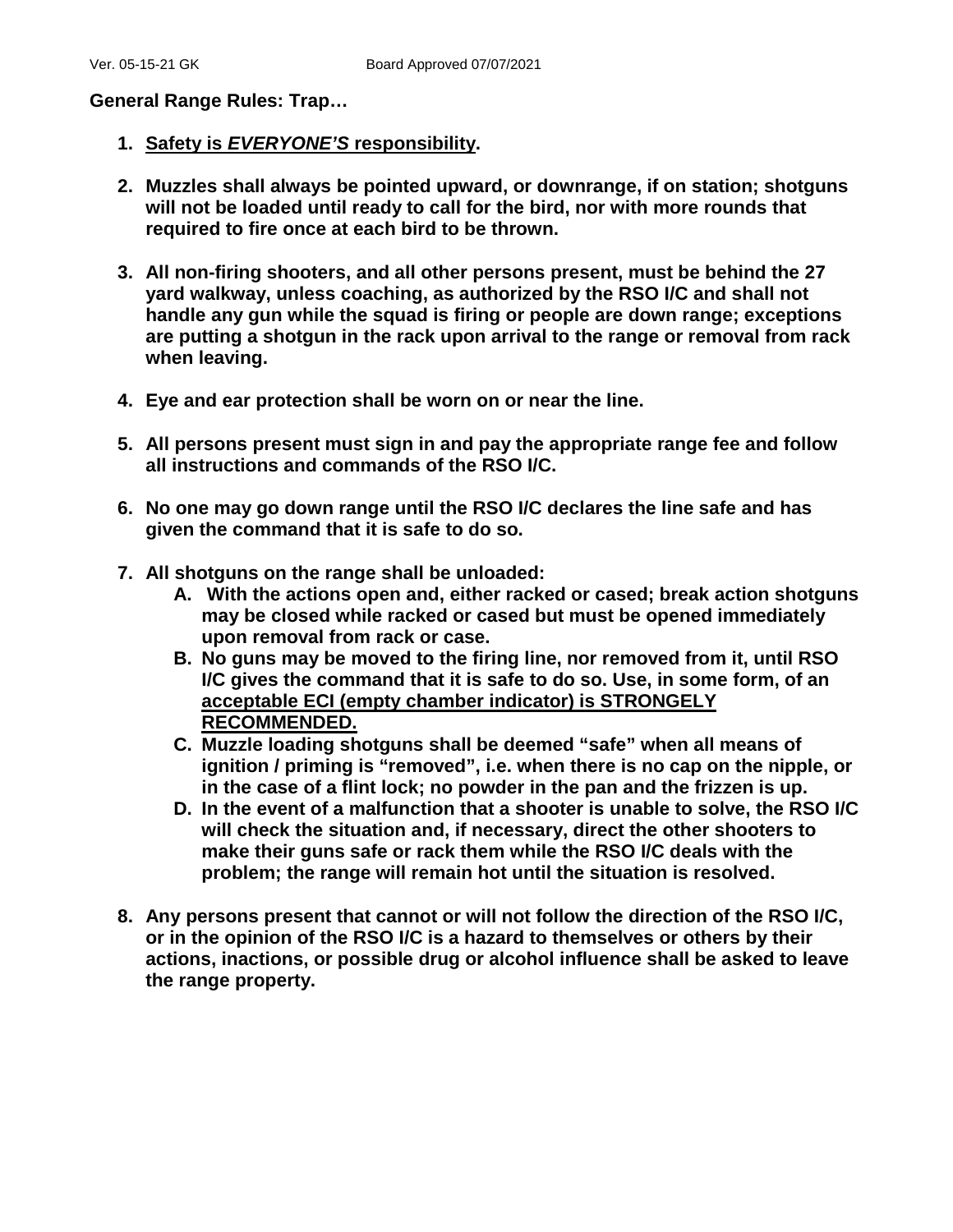PR&GC RSO I/C Orientation Document Date: \_\_\_\_\_\_\_\_\_\_\_\_\_\_\_\_\_\_\_

| For: $\_\_$ | RSO <sub>I/C</sub><br>Applicant by: ______                                            |  |
|-------------|---------------------------------------------------------------------------------------|--|
|             | Red Range Flag at Gate: Location and procedures.                                      |  |
|             | Storage container and things to do                                                    |  |
|             | Locate first aid kit and emergency cell phone.                                        |  |
|             | Obtain a GMRS Radio, turn it on, and check for operation.                             |  |
|             | Obtain and fill in the appropriate RSO Checklist and fill-out.                        |  |
|             | Obtain Log-In and release clip board and Cash Box and take to the range table.        |  |
|             | Obtain small red range flag (Hot range flag).                                         |  |
|             | At Your Range:                                                                        |  |
|             | Keep GMRS Radio with you at all times (on or near your person).                       |  |
|             | Sign in as RSO on provided White Board.                                               |  |
|             | Post small red flag (Hot range flag).                                                 |  |
|             | Monitor radio for messages from other active ranges and reply quickly and clearly.    |  |
|             | Notify all active ranges of any condition change on your range and do not commence    |  |
|             | fire or send anyone downrange until all other active ranges acknowledge your          |  |
|             | condition change.                                                                     |  |
|             | Check the Following:                                                                  |  |
|             | <b>Perimeter Signs Posted</b>                                                         |  |
|             | Shooting benches and overhead baffles in good repair                                  |  |
|             | Range rules posted                                                                    |  |
|             | Trash and brass containers available<br>Toilet clean and serviceable                  |  |
|             | Wash area serviceable                                                                 |  |
|             | Other facilities (i.e., if rifle check pistol and trap, etc.)                         |  |
|             |                                                                                       |  |
|             | Before leaving:                                                                       |  |
| stored      | Assure range is clean and all brass and debris disposed of, target frames cleared and |  |
|             | Erase your name from the White Board                                                  |  |
|             | Put away small red range flag, sign in clip boards, and cash box                      |  |
|             | Place GMRS Radios on charger and verify charge status.                                |  |
|             | Turn in completed RSO Checklist.                                                      |  |
|             | Lock storage container                                                                |  |
|             | Lower and put away red range flag (and American Flag if flown) at the gate            |  |
|             | Log out using Card Lock reader at Gate                                                |  |
|             | Lock gate after making sure everyone is out                                           |  |
|             | In the event you turn the range over to another RSO give the RSO Checklist to them to |  |
|             | complete.                                                                             |  |
|             | Range control activity done.                                                          |  |

Signatures (below) attest to the completion of the above "walk-through".

Applicant:\_\_\_\_\_\_\_\_\_\_\_\_\_\_\_\_\_\_\_\_\_\_\_\_\_\_\_\_\_\_ RSO I/C:\_\_\_\_\_\_\_\_\_\_\_\_\_\_\_\_\_\_\_\_\_\_\_\_\_\_\_\_

Note any remarks below and on reverse if necessary.